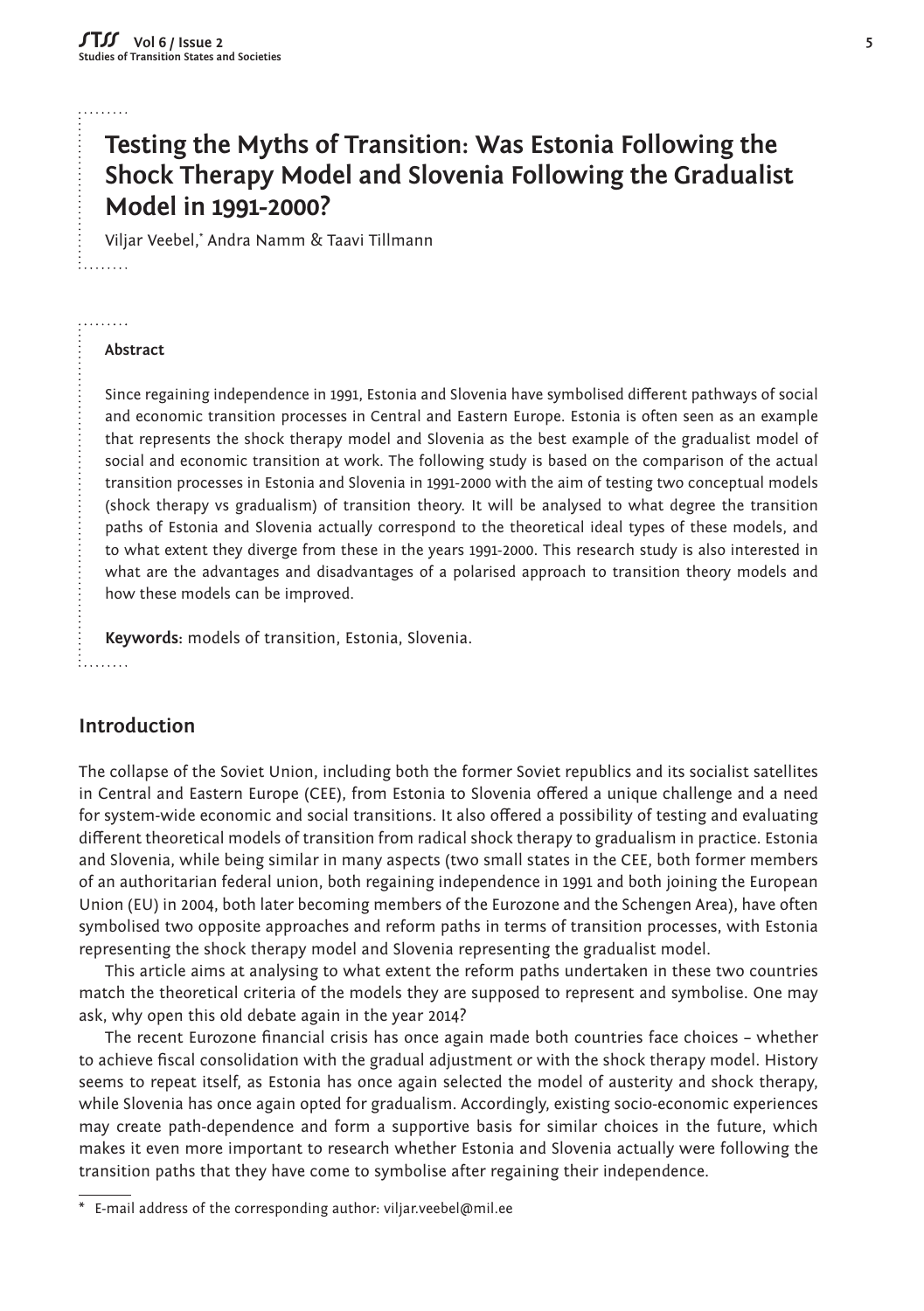Following research is also important as it focuses on the varieties of successful modernisation and democratisation models in the small states of CEE, which produces the basis of experience needed for the next wave of transition countries and helps to adjust the existing theoretical models.

The present research has two central goals, closely interlinked to each other. The first task is to analyse how the reform paths undertaken by Estonian and Slovenia correspond to the theoretical concepts of 'shock therapy' and 'gradualism'. The second task is to evaluate the ability of the theoretical models to correctly allocate the classical country examples to the shock therapy and gradualist models and offer suggestions to improve existing theoretical approaches. This research study is also interested in which are the advantages and disadvantages of the polarised approach to transition theory models.

#### **Context and debate: models of transition from shock therapy to gradualism**

The 'models of transition' framework has been the dominant theoretical and analytical approach used in 1991-2010 to analyse the transition processes in the CEE (Balcerowicz, 1995; Dewatripont & Roland, 1992; Lipton & Sachs, 1990; Marangos, 2005b). The main strength of this framework is in providing readers with a simple conceptual axis that they can use to compare and contrast the countries in the transition process. This practical separation of opinion into two opposing schools of thought has influenced a similar separation of academic opinion into (at least) two opposing schools of thought. Following this inertia, the academic 'models of transition' framework attempts to group various transitioning countries together on the basis of similarities in how they reformed key elements of their economy. These models can be lined up linearly on an axis, with the quickest reformers on the one extreme and the slowest reformers on the other extreme. Speed was the main variable differentiating the two models. Shock therapy supporters believed reforms should be implemented as fast as possible (Lipton & Sachs, 1990; Balcerowicz, 1995). Lipton and Sachs, two leading theorists in support of shock therapy, argued that reform in one area would support the effectiveness of reform in another area in an interactive manner (Lipton & Sachs, 1990, p. 99). This provided them with a theoretical basis that would show shock therapy to be more effective than gradualism. Gradualism was developed as a criticism of the shock therapy model and believed that the sequencing of reforms and slower implementation would be more beneficial for the country in transition. In parallel, an actual active transition process in the CEE was already gaining speed in 1989-1991 and was contributing both in terms of terminology and 'best practices'. From a theoretical perspective, the Polish transition experiences with shock therapy principles and methods became especially valuable.

A major step forward in the evolution of transition framework models was taken by John Marangos, who developed five different models of transitions, incorporating a political dimension in the reforms, as well as making at least a passing reference to the importance of institutional reform. Marangos' models of transitions were based on the excessive oversimplifications created by the previous models (Marangos, 2005b). Marangos tried to bring more variety but also more simplicity into the debate by creating his so-called primary and secondary elements of transition to incorporate political aspects alongside economic ones.

Actual experiences from the CEE and especially from Poland, however, did not find sufficient reflection in Marangos' model. As a result, his criteria in some categories were either oversimplified or the benchmarks were set to be so demanding (e.g. privatisation speed and scope or liberalisation of salaries) that they were not met by any of the CEE states during their first decade of transition.

Based on socio-economic variables, Marangos classified five different transition models: 1) the shock therapy transition model; 2) the neoclassical gradualist model; 3) the post-Keynesian transition model; 4) the pluralist market socialist transition model; 5) the non-pluralistic market socialist model. These 5 models are an amalgamation of *three different views of economic analysis, two different speeds*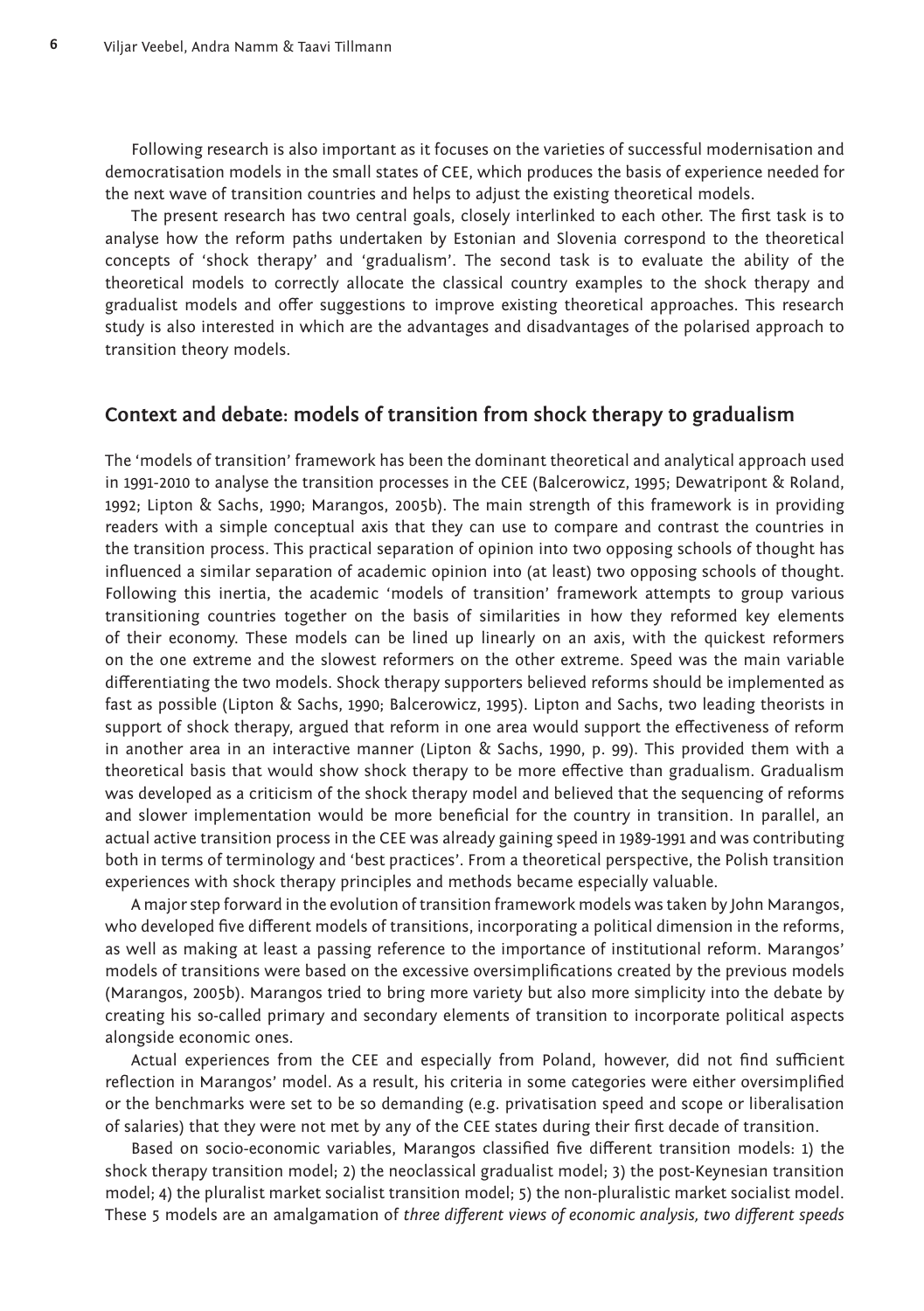*of implementing the reforms and two different political structures* (Marangos, 2005b, p. 308). The models are differentiated by specific elements (criteria) of reforms (e.g. privatisation). The following research will focus on testing models one (the shock therapy transition model) and two (the neoclassical gradualist model).

**The shock therapy model** is a neoclassical model of transition advocating the immediate implementation of the necessary reforms to establish a free market economy (Marangos, 2007, p. 89). Differently from earlier shock therapy models, Marangos' definition of shock therapy lists 16 different reforms that need to be completed to transform the state into a capitalist one. These reforms are divided into seven subcategories: 1) decisive and full price liberalisation; 2) fast privatisation; 3) gradual institutional development; 4) strict monetary policy; 5) balanced fiscal policy; 6) liberalised international trade; and 7) limited social policy and social security.

Under the decisive and fast liberalisation of state controls on prices, the shock therapy model argues that all controls for prices should be removed within the first year. Income policy (i.e. wage controls and minimum wages) should be liberal during the whole period.

Privatisation of all state companies should be started and finished within year one. A mixture of methods should be used to facilitate speedy privatisation, including: a) restitution, returning the property to the rightful previous owner from the time prior to collectivization; b) auctions, selling to highest bidder; and c) vouchers and free distribution of shares to workers.

A broad range of institutions have to be established in order for the transition to proceed smoothly. Initially, these include taxes and a regulatory and legal framework to govern business life, such as contract, private property, and trade law. Halfway through the transition, institutional reforms should also be carried out by strengthening competition policy, bankruptcy law, corporate governance, and the wider regulation of finance and the infrastructure. The shock therapy model advocates for these institutions to be developed gradually by market forces as opposed to being state-driven.

Monetary policy should establish an independent central bank during year one. Hard budget constraints should be used from year one. If a government owned or private company faces a crisis with a large debt, then the government should not bail them out (Marangos, 2006, p. 144).

Fiscal policy should ensure that budget deficits are reduced and year one sees the replacement of corporate taxes by VAT and a flat-rate income tax. A pegged exchange rate should be switched to a floating exchange rate after 1-2 years.

International trade should be as liberal as possible, whereas all tariffs and quotas should be removed within two years.

The social policy needs to offer a limited safety net to those who temporarily cannot participate in the job market, and benefits should be short-term. Welfare and other social services should be provided by a mixture of public and private providers.

**The neoclassical gradualist model** (interchangeably called 'gradualism' in this article) has the central idea *To establish economic, institutional, political and ideological structures before any attempt at liberalization. These were needed in order to be able to build a competitive market capitalist system in a stable and secure fashion for society that did not create too much disorder* (Marangos, 2005a, p. 264).

Marangos' gradualist model lists 17 central reforms, which are further divided into seven subcategories: 1) gradual and limited price liberalisation; 2) slow and gradual privatisation; 3) gradual and natural institutional development; 4) gradual and balanced monetary policy; 5) balanced and neutral fiscal policy; 6) slow liberalisation of international trade; 7) social policy with a large safety net.

Prices should be controlled in the beginning of the transition for about seven years before liberalisation. Wage regulations should be removed by the 10th year of transition. Gradual privatisation should be exercised primarily through the public auction method. Institutions regulating market relations should be developed in an organic, voluntary manner by a joint effort between market and state forces. Monetary policy should establish hard budget constraints and an independent central bank during year three. Fiscal policy should ensure that budget deficits are reduced and year two sees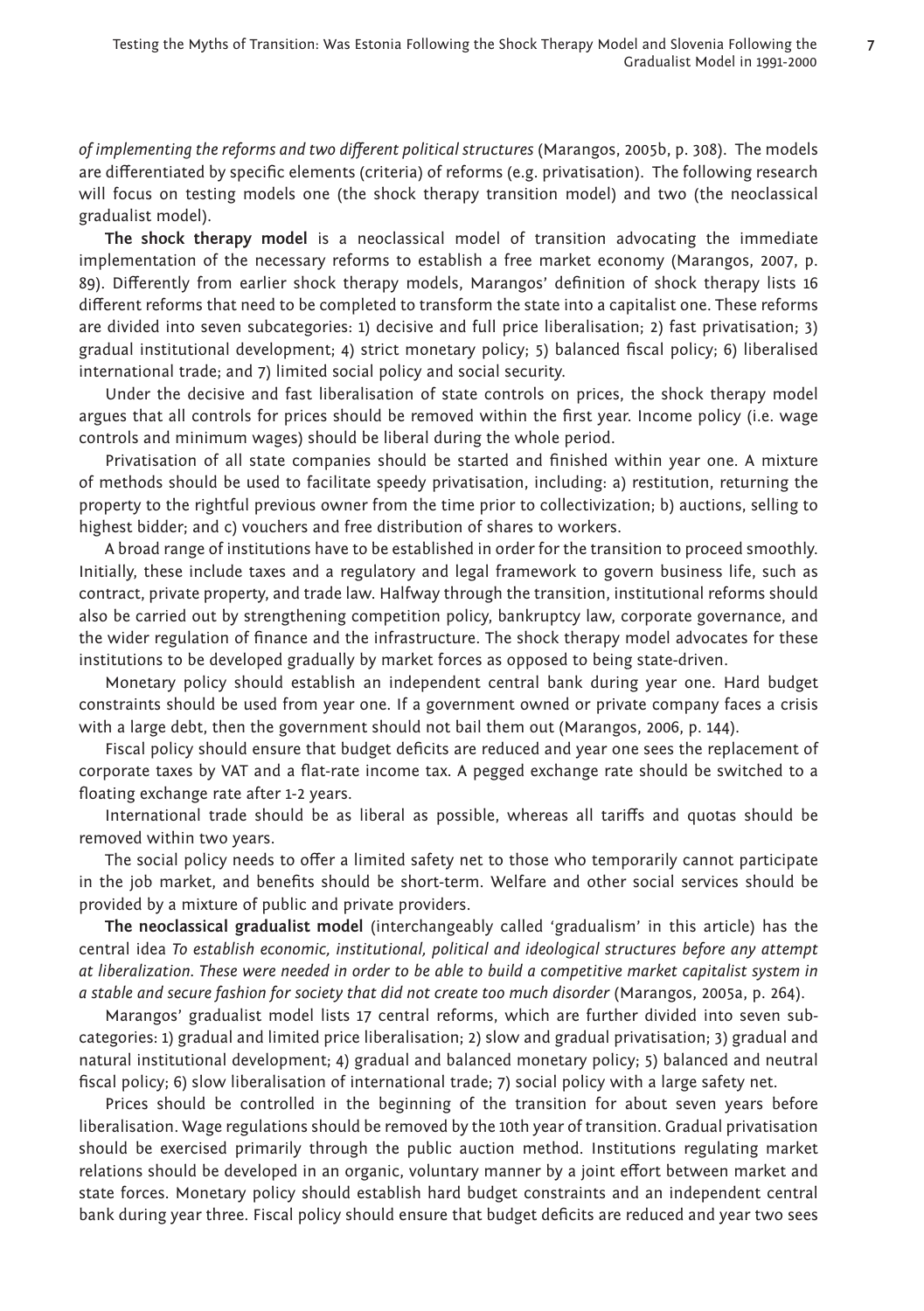the replacement of corporate taxes by VAT and a flat-rate income tax. A floating exchange rate should be established in year 9. Trade tariffs should be supported during the first eight years of the transition and reduced thereafter. Conditional foreign aid and credit should be used during the whole transition process. A social policy with the medium-wide social safety net has to be available for all groups but for a limited time. Private providers should join in providing welfare services from the third year of transition.

#### **The methodology, criteria and test countries**

The test cases, Estonia and Slovenia in the period of 1991-2000, were chosen based on their reputations as being the symbolic countries to represent the following transition models. Slovenia has been debated within the framework of a gradualist approach by Mencinger, Roland and Marangos (Mencinger, 2004, pp. 67-83; Roland, 2000, p. 14; Marangos, 2005a, p. 287). Estonia is seen as representing the shock therapy model by White and Sachs (White, 2007, p. 57; Sachs, 1995, p. 11). Slovenia and Estonia have not only been considered the extreme cases, but also the success stories (Slovenia until 2008) of the transition process. Something both cases also had in common, was the need to start reforms as a member of an authoritarian federal state, which set numerous special limitations to the speed and scope of actual reform packages. Of course, in many aspects Estonia and Slovenia had different socio-economic starting points in 1991, as Slovenia was an open economy with a functioning product market and a functioning though rather specific labour market before the transition, while Estonia was a part of the Soviet Union´s planned economy.

The two countries also range quite differently on scales of economic liberties calculated by institutions such as the Heritage Foundation or the Fraser Institute. Estonia, clearly leading on the scales of the two institutions, is supposed to be more liberal than most of the EU countries, while Slovenia has been on the bottom of the scoreboard not only among newcomers but also among all the EU countries. The previously described differences, of course, will set some additional limitations to conclusions, but do not reduce the overall value of the research.

A 10-year timeframe for the test period is chosen according to the suggestion of John Marangos, who states that his models have a 10-year timeframe to describe and illustrate the sequencing of reforms. Therefore, the years 1991-2000 were classed as representing years 1-10 in Marangos' model.

The criteria and elements to test whether Estonia and Slovenia represent the ideals of theoretical models were developed based on central components of the shock therapy model and the gradualist model. By combining the studies of Sachs (1995), Stiglitz (2002), Dewatripont and Roland (1992) and Marangos (2002, 2006 and 2007), specific elements of reforms for evaluation and testing were selected.

The evaluation model is qualitative, each reform element is compared to its ideal model and to its opposite model (i.e. the null hypothesis), and the judgment is made as to whether the case: a) follows the model fully or closely; b) deviates slightly from the model (i.e. if 25-50% of the model's prescriptions have been contravened); or c) deviates significantly from the model (i.e. if more than 50% of the prescriptions have been contravened).

The assessment will be conducted with combined methodology where, first, a quantitative analysis will calculate the existence and duration of actual reforms conducted in test countries and, second, a qualitative analysis will evaluate in which level reforms in test countries matched the descriptions of ideal models and opposite models.

In qualitative analysis, the first level analysis score will reflect to what degree the empirical case under study matches the theoretical model in comparison. For the sake of simplicity, significant deviations will be annulled with a weight of zero. Slight deviations will be discounted at 50%, and matches will be given 100% weighting when entering the overall score.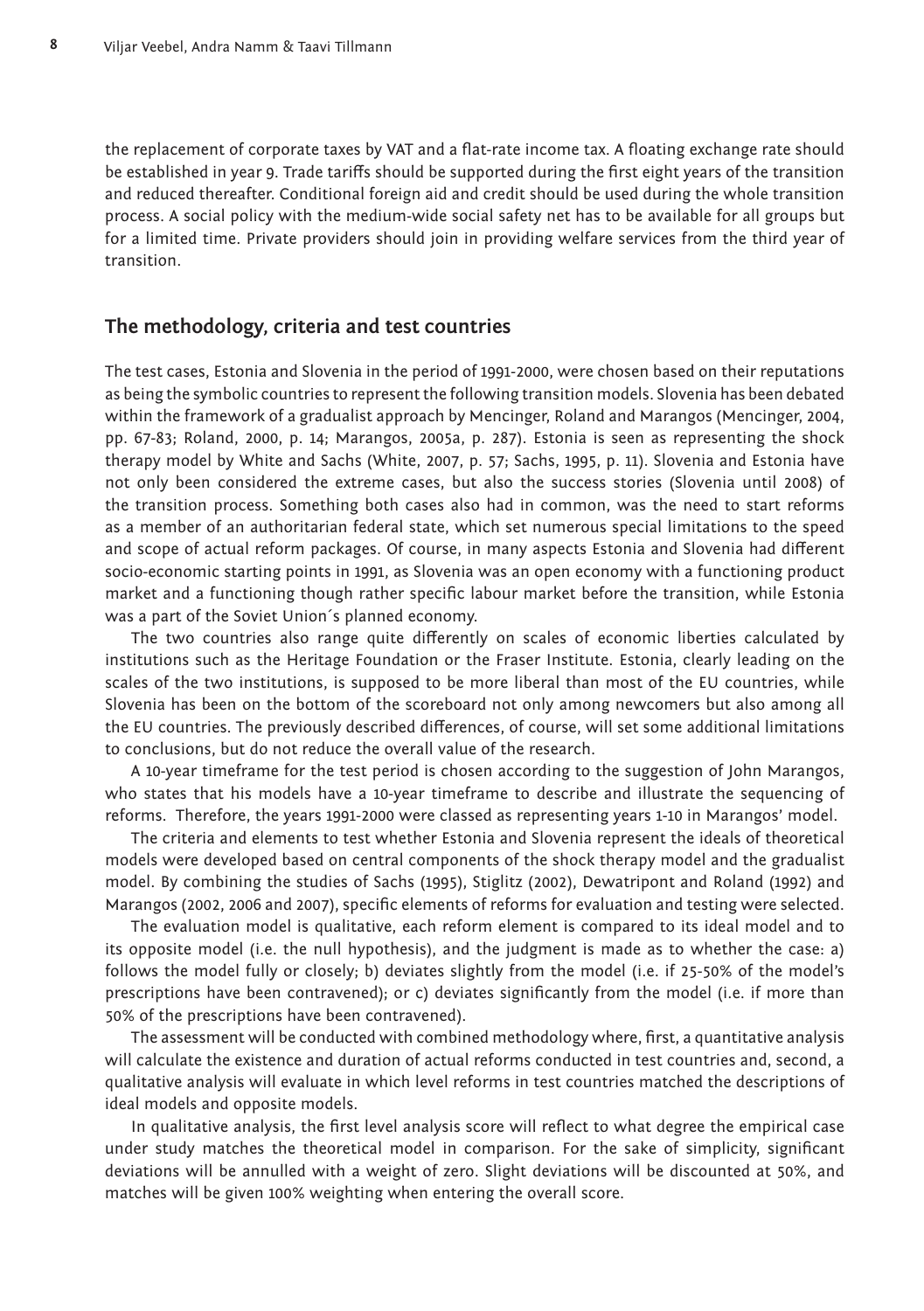The second level analysis 'percentage match to the model' score will be calculated based on alternative weights for each of the three categories. Significant deviations are given a small weight of 25%. Slight deviations are discounted at 62.5%, and matches are weighted at 87.5%.

The third level analysis will be performed on 14 reform elements. Each reform element is rated independently by asking, *Does this reform element correctly identify that Estonia looks more like shock therapy, and Slovenia more like gradualism?* (scored +1), or *Does this reform element make Estonia look more like gradualism and Slovenia more like shock therapy?* (Scored -1). If the reform element cannot separate the two countries, a weight of 0 is given. In each calculation level, two types of results will be calculated: first, in which level the reform paths undertaken by Estonia and Slovenia followed the theoretical concepts of 'shock therapy' and 'gradualism', the models they are supposed to symbolise in theoretical debates. Second, evaluating the ability of the theoretical models to correctly diversify the classical country examples to the shock therapy and gradualist models.

### **Estonia's choices of transition: how close are they to the ideals of shock therapy?**

In case of Estonia, seven categories of reforms were mapped and analysed:

- 1) decisive and full price liberalisation;
- 2) fast privatisation;
- 3) gradual institutional development;
- 4) strict monetary policy;
- 5) balanced fiscal policy;
- 6) liberalised international trade; and
- 7) limited social policy.

Marangos' shock therapy model expects the removal of all controls and regulations on prices within the first year of transition. Wages should be driven by market forces, as opposed to being set by the state. Marangos' explanations do not define measurable criteria for market-driven wage policy. In its radical form, it could mean the absence of all wage controls, including the removal of minimum wages, even if most of the transition countries kept some legal minimum wage levels. Therefore, a more practical definition for testing would be the removal of complex wage controls and the establishment of a relatively low minimum wage (i.e. less than 40% of the average median wage). Estonia started its first steps towards price liberalisation in 1989, when prices on many products were allowed to float (Staehr, 2004, p. 41). By the first half of 1992, the majority of price liberalisation had been completed (Gillies, Leimann, & Peterson, 2002, p. 178; Brown, 1993, pp. 494-495; de Melo, Denizer, Gelb, Tenev, & Tenev, 1996, p. 38). A year later, only publicly provided housing, electricity and heating prices were controlled by the state (Staehr, 2004, p. 44.). Therefore, by 1992 most of the price liberalisation reform was completed. European Bank for Reconstruction and Development [EBRD] data suggests that Estonia liberalised prices fully already by 1993 (European Bank for Reconstruction and Development [EBRD], 2003). To summarise, price liberalisation took approximately 3-4 years to complete, marking a slight deviation from the 1-year prescription of the shock therapy model.

In terms of wage policy, Estonia followed the shock therapy model closely. State-directed wage decrees were removed within the first year. The minimum wage was lowered from 37% of the average wage in 1992 to 25% of the average wage in 1995. Thereafter, the minimum wage was slowly raised to 29% by 2002 (Hinnosaar, 2003, p. 329). In comparative terms, Estonia's minimum wage was among the lowest of all the transitioning countries, low enough for it to remain practically irrelevant at the time of high infl ation in 1993-1995 (Noorkõiv, Orazem, Puur, & Vodopivec, 1997, p. 21). Even by 1999, EBRD was still commenting that *Wages had very little regulation. Although the minimum wage was set, no real wage regulation existed in 1999* (EBRD, 1999, p. 216). Therefore, Estonia's wage liberalisation policy closely followed the shock therapy model.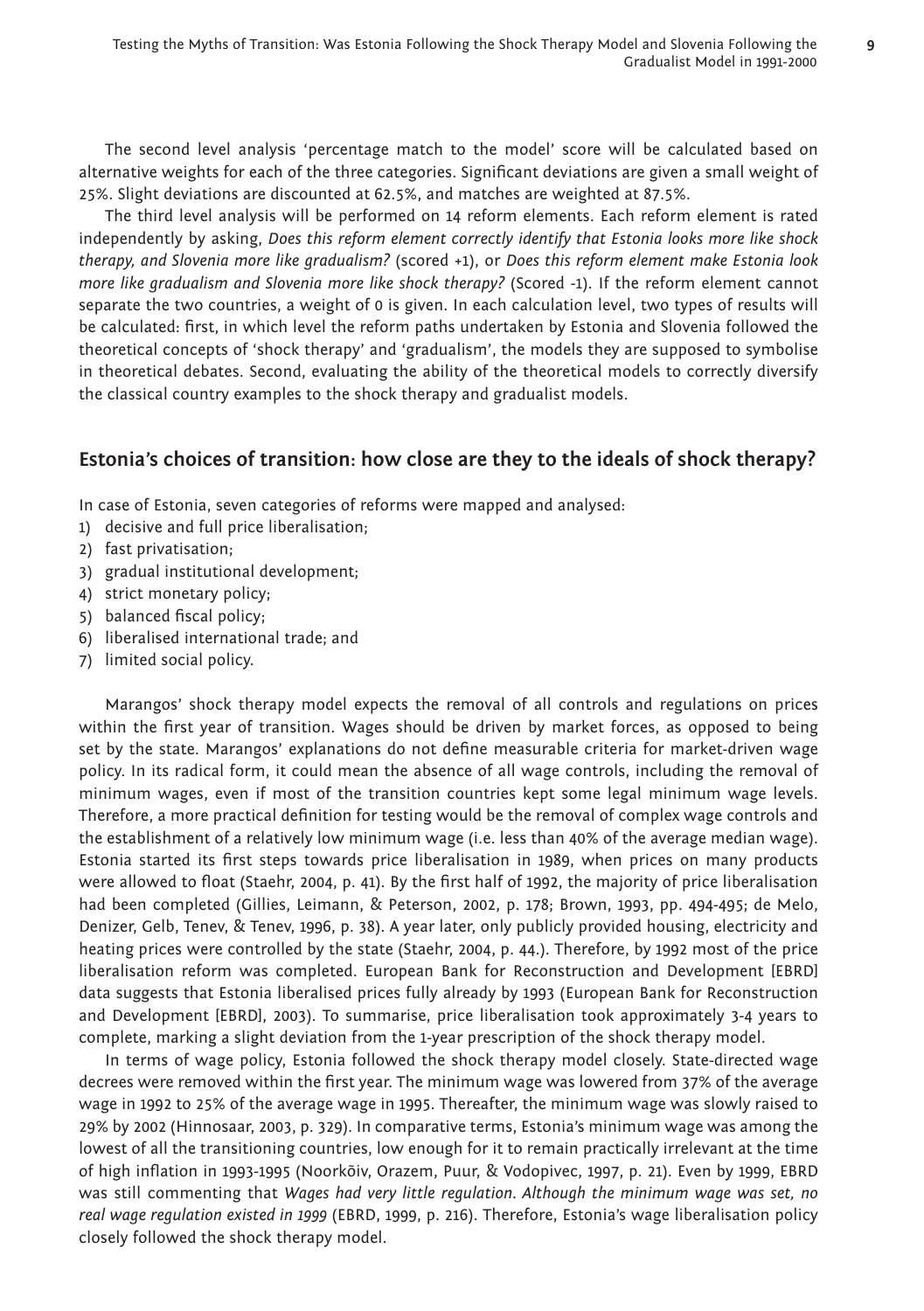In terms of privatisation, speed is seen as a more important variable than the scope and specific methods used during privatisation. Restitution, auctions and vouchers could all be used, provided that the process aims to finish within 12 months. In Estonia, the privatisation process took much longer, approximately 5-7 years (1992-1996- 1998), to reach the criteria of 90% of non-infrastructure companies being privatised (Terk, 2000, p. 158). This is reflected in EBRD data, which gives a maximum rating of 4.3 for small-scale privatisation by 1996 (EBRD, 1998, p. 216). Large-scale privatisation never reached their 4.3 criterion (EBRD Transition Report, 2005, p. 128). This may again be related to the treatment of infrastructure or utility companies, as the Estonian state continued to administer the Tallinn Harbour and the national electricity company (Staehr, 2004, p. 40). This analysis shows that 1998 marks the end of large-scale privatisation and large-scale asset transfer, as after this year the number and size of deals fell significantly, culminating with the closure of the Estonian Privatisation Agency three years later. To conclude, first level privatisation was relatively rapid and overwhelming, taking just four years to complete. However, the final stage of privatisation was relatively gradual, taking 6 years to complete. As these two phases were staggered over a 7-year period, it is difficult to view the privatisation process as 'rapid', when compared to the 1-year criterion used in shock therapy and, therefore, the example differs significantly from the theoretical model. Evaluating whether the privatisation process in Estonia was fast enough to be classified as shock therapy is the most problematic issue. The conclusions in terms of privatisation depend on the reference basis – whether Estonia is compared with the rest of the CEE reformers or whether its ability is be matched with Marangos' criteria. While Estonia was one of the most radical in terms of privatisation speed and scope in the CEE, it did not meet the shock therapy criteria of Marangos' concept. Accordingly, it is the authors' opinion that in this aspect Marangos' model needs some adjustments, as it is setting excessively high evaluation standards for states in the former Soviet bloc.

With regards to the method of transfer, direct sales (by tender with preliminary negotiations) were the primary method for privatisation and auctioning the second most common one (EBRD, 1998, p. 32). This again deviates from the shock therapy prescription of multiple methods, and therefore the Estonian case is more similar to the gradualist method. The 7-year timescale of privatisation in Estonia also resembles the 8-year timescale in the gradualist model.

However, contrary to the gradualist model wherein restructuration should take place prior to privatisation, restructuration was significantly slower in Estonia. Throughout 1993-2000, EBRD rated Estonia's corporate governance and restructuration as a flat 3.0 with no progress. Only in 2001 was this raised, possibly on account of the upcoming restructuration of the already privatised oil shale companies (Brendow, 2003, p. 308). Therefore, although privatisation in Estonia was more similar to gradualism than shock therapy, both theories deviated significantly from the actual events in Estonia. Estonia can be described as an exemplary country where privatisation happened relatively fast (Terk, 1999, p. 140), 'supporting' the shock therapy model.

The shock therapy model supports the gradual creation of institutions by spontaneous market institutions when the time seems appropriate for the market (Marangos, 2007, p. 108). The state should not intervene, but rather allow the markets to form their own institutions. Estonia's government set up the initial pro-market institutions relatively quickly. Barry Lesser asserts that once the markets had been liberalised, the recognition followed that the government had an increasing role to play in preventing market failures and abuse, and regulating their activity with new institutions (Lesser, 2000, p. 2). Thus, the competition law and policy were introduced already in 1993 (Rindzeviciute, 2004, p. 50). The influence of external bodies on institutional reform continued with the WB and WTO. An Estonian Memorandum of Economic Policies (1992, Point 49) states that: *The Government recognises that there are weaknesses in the present institutional framework for monitoring economic developments*  and evaluating and coordinating policy. To affect rapid improvement, an inter-ministerial commission, *which would also include participation by the World Bank, was established in June 1992, reporting to the Prime Minister* (Memorandum of Economic Policies, 1992).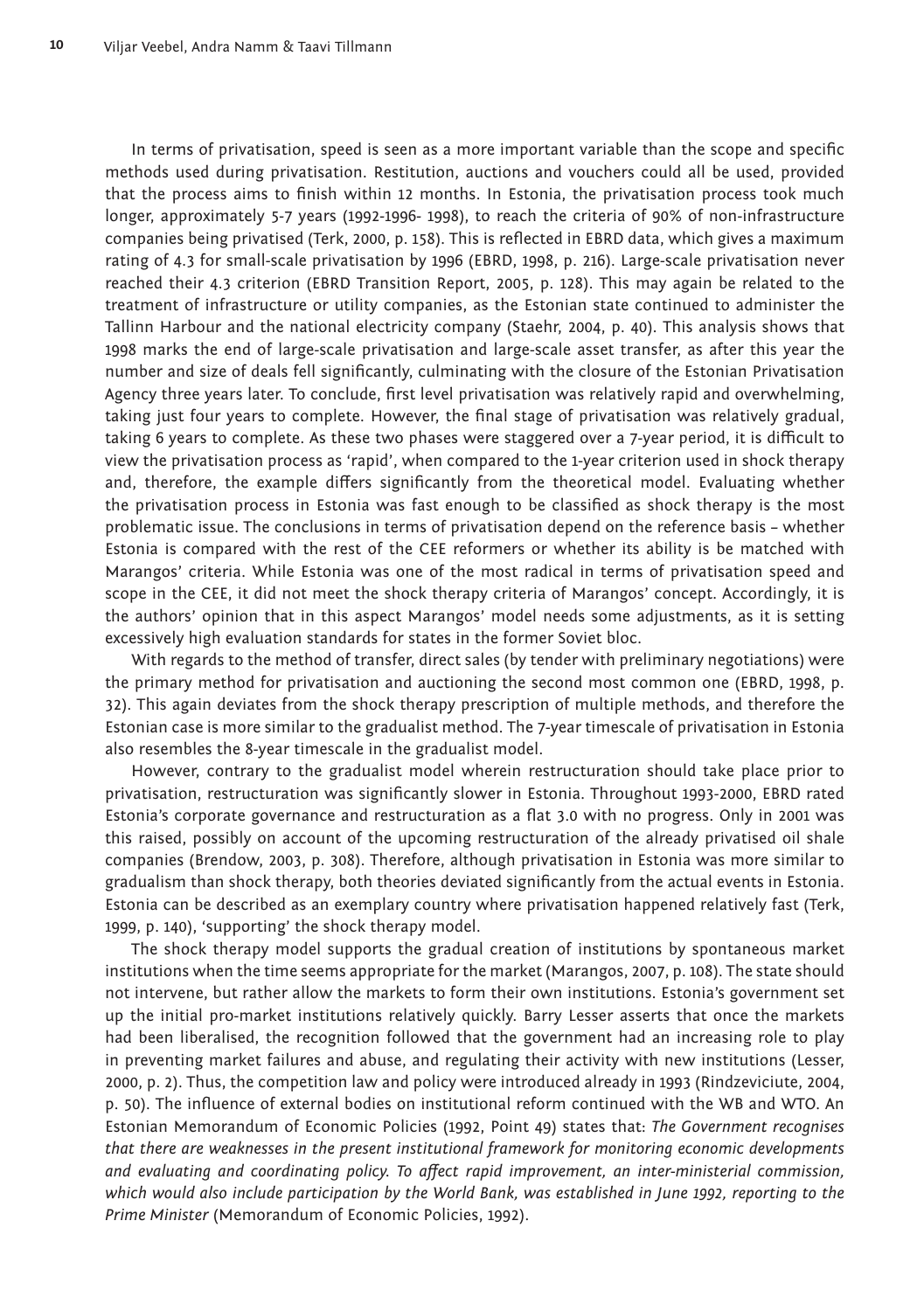Similarly, the five years of negotiating with the WTO allowed the WTO to advise on several law changes, adopt new laws, and undertake new obligations. It is difficult to disentangle the market influences from the state influences in these instances, as the two had become closely collaborative. In terms of economic industrial relations, Feldmann stresses that: *Market-based forces have been pivotal in shaping institutional policy* (Feldmann, 2006, p. 829), such as in shaping the comparatively regressive tax system.

To summarise, formal institutional reform was a large and important part of the Estonian transition. This was shaped partly by market forces, partly by state forces, and partly by international forces. Therefore, it deviates to some extent from the shock therapy model.

The shock therapy model advocates hard budgetary constraints (Marangos, 2007, p. 110). Hobdari, Jones and Mygind (2009) have pointed out how the existence of soft budget constraints on Estonian businesses during 1993-2002 decreased the probability that investment was financially constrained, but there is no consensus on this question. This is an unexpected and positive outcome that represents a slight deviation from the shock therapy model. Hard budget constraints were imposed on the public sector and private enterprises, and a 'no bailout' policy was enforced for financial institutions (Elenurm, 2004, p. 370). Therefore, it is possible that these predominantly hard budget constraints were in effect throughout most of the transition. This deviates slightly from the shock therapy model, as well as the gradualist model, which both advocated hard constraints from the 1st and 3rd year onwards, respectively.

While the Eesti Pank, the central bank of the republic of Estonia, was established in 1989, it gained its formal independence only in 1993 (Staehr, 2004, p. 50), when the national currency was introduced. Even if partial independence a year earlier were acceptable, it still would not fully meet the criteria of Marangos. In summary, analysis shows that Estonia deviated significantly from the shock therapy model of central banking.

In terms of fiscal and tax policy, the shock therapy model advocated for reducing budget deficits, a regressive tax system in which corporate taxes would be replaced by VAT within one year, and a flatrate income tax level (Marangos, 2007, p. 112). In 1990 and 1991, government budgets were in surplus (Estonian Memorandum of Economic Policies, 1992). Most of this was achieved by maintaining a light state with restraints on taxation and expenditure (Estonian Memorandum of Economic Policies, 1995). During 1999-2001, Estonia experienced a minor budget deficit (3.5% of GDP), which was neutralised in subsequent years. To summarise, although Estonian governments through the decades have taken the budget deficit issue more seriously than anywhere else in Europe, a short lapse in 1999-2001 marks a slight deviation from the formal shock therapy model.

Estonian tax reform took much longer. At first, Estonia created a progressive income tax system with different tax brackets. This system lasted until 1994 when the flat tax rate was established (Pomerants, 1998, p. 55). A corporate tax was also established, and at first it was progressive but later it was changed to a flat rate of 35% (Hansson, 1993, p. 8). Therefore, in terms of tax structure, the Estonian example differs significantly from the shock therapy model; in terms of time, it differs due to fluctuations and the limited degree of reform that took place during the transition period.

According to the shock therapy model, international trade should be as liberal and non-regulated as possible. The shock therapy model covers three main areas: the use of either a pegged or fixed exchange rate (as opposed to a floating exchange rate), tariffs, and conditional foreign aid. Initially, a fixed exchange rate is preferred at the beginning of transformation, and after one or two years a flexible rate should be established instead (Marangos, 2007, p. 113). Any restrictions on foreign trade, such as tariffs or quotas, should not exist and be removed within the first two years of transition. For the third domain, conditional foreign aid should be encouraged, and the country should also join the IMF, WB and WTO. (Marangos, 2007, pp. 113-114).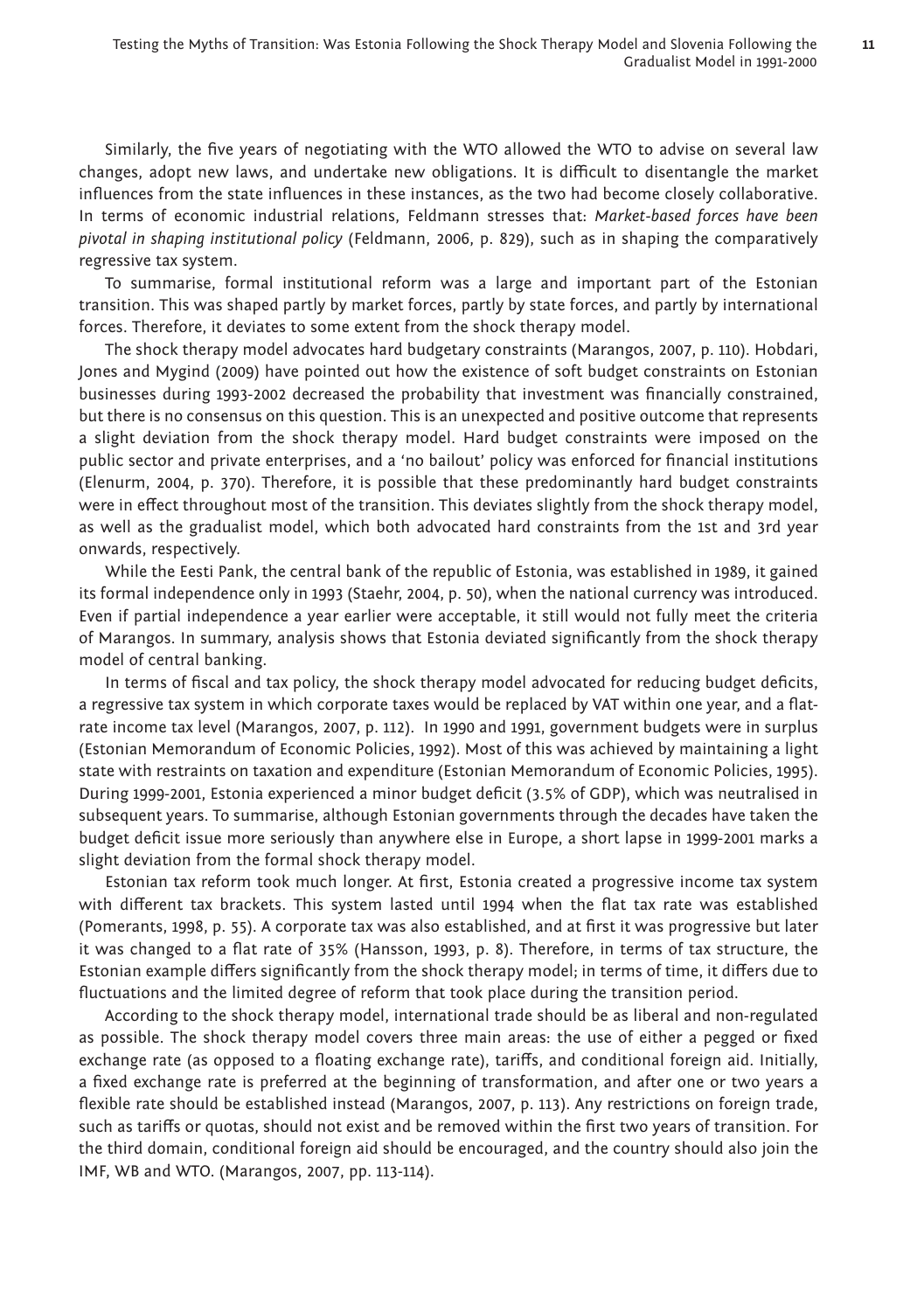Contrary to IMF recommendations, Estonia established its own currency (the kroon) on the 20th of June, 1992, making it the first country in Former Soviet Union to do so. The Estonian kroon had a fixed exchange rate pegged to the German deutsche mark, therefore, at no point did Estonia use the flexible exchange rate prescribed in the ideal shock therapy model.

In terms of tariffs, Estonia started to abolish these very early in the transition process. In the first half of 1992, tariffs revenues made up only 1.2% of government income (Hansson, 1993, p. 4). By 1993, all remaining tariffs were removed and soon thereafter non-tariff restrictions were also removed (EBRD, 1999, p. 214). By 1995 almost all non-tariff restrictions on foreign trade were removed (Estonian Memorandum of Economic Policies, 1995), and Estonia had established *some of the most liberal trade and investment laws to be found anywhere* (Sakkeus, 1998, p. 19).

Reforms went so far that by 2000 Estonia had to re-establish some of its tariffs, in order to be considered for membership of the EU (Rindzeviciute, 2004, p. 44). Therefore, the first 9 years of transition followed the shock therapy model, after which post-transition developments forced it to reverse course slightly. However, during the pre-EU accession transition process, Estonia followed the shock therapy model in terms of tariffs almost perfectly.

The shock therapy model expects that a social safety net should be narrow and only created for those who, for whatever reason, cannot participate in the job market. Such aid should be given out only in the short-term, in order to avoid dependence (Marangos, 2002, p. 62). The main social programs in Estonia included extensive maternity leave, child benefits, free education (primary, secondary and, to some degree, tertiary), universal free healthcare, universal pension and disability allowance (Rindzeviciute, 2004, p. 51). The system consists of many different safety nets; however, these are not too generous. For example, the duration of Estonian unemployment benefits in 2000 was 9-12 months, compared to the EU average of 6-60 months. Furthermore, Estonia has notably low minimum wages, unemployment benefits and state pensions. The minimum wage was effectively so low that it never influenced the decisions to hire new people, as effective wages were always higher than minimum wage (Veebel & Loik, 2012).

Moreover, this partial safety net was not put in place within the first year, but was created and reformed many times during the transition period (e.g. unemployment benefits reform in 2002. Therefore, Estonia deviates significantly from the shock therapy model.

To conclude: out of a total of 15 reform items in Estonia, eight deviated significantly from the shock therapy model, four deviated slightly and three reform items matched the shock therapy model. A corresponding comparison of 16 Estonian reforms using the gradualist model showed that nine reform items deviated significantly, four deviated slightly and three matched the model.

This suggests that the Estonian case did not reflect the shock therapy model particularly well, however, did it not reflect the gradualist model particularly well either.

## **Slovenia's choices of transition: how close were they to the ideals of the gradualist model?**

In the case of Slovenia, where the gradualist model is evaluated, the following reform elements were selected for analysis:

- 1) gradual and limited price and wage liberalisation;
- 2) slow and gradual privatisation;
- 3) gradual and natural institutional development;
- 4) gradual and balanced monetary policy;
- 5) balanced and neutral fiscal policy;
- 6) slow and gradual liberalisation of international trade and foreign aid; and
- 7) social policy with a large safety network.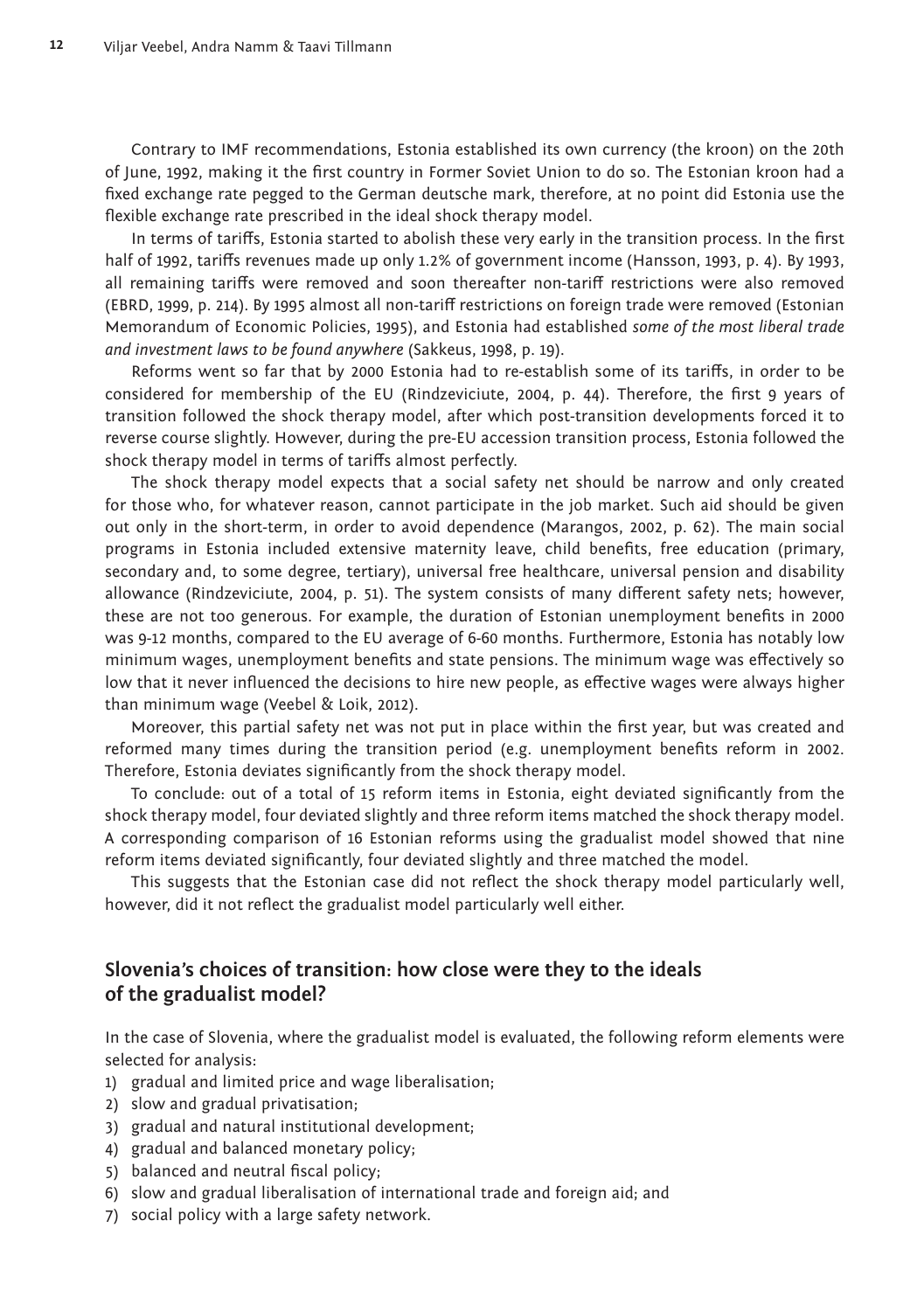The neoclassical gradualist model suggests that prices should be controlled by the state at the beginning of the transition for about seven years, after which time the state should gradually start to remove controls over prices (Marangos, 2006, p. 141). At the beginning of transition, prices for basic food, energy and utilities definitely have to be controlled by the state (Marangos, 2005a, p. 269). Marangos' model suggests that this should happen within two years, more precisely from years 7 to 9 after the start of the transition. In terms of wage regulation, gradualists supported wage controls during the first nine years of the transition, after which the market should slowly step in and determine wage levels without state interference (Marangos, 2005a, p. 270).

Slovenia began its price liberalisation before the start of the official transition (Avolio, 1995, p. 3). In 1987, about 40% of prices had been liberalised. Slovenia then liberalised most of its prices between 1988 and 1989 (Sachs & Pleskovic, 1994, pp. 196-197). However, when Slovenia began its work towards being accepted as a future EU Member State in 1997, it had to further liberalise its prices as its previous efforts were not seen as being extensive enough. EBRD summarised how state-controlled prices still accounted for 28% of the retail price index and 20% of the consumer price index (EBRD, 1998, p. 190). This suggests that Slovenia had liberalised most of its prices by 1989, but about a quarter remained under state control until 1997. This deviates significantly from the gradualist prescription.

In terms of wage policy, Slovenia froze its nominal wages for six months at the start of the transition program, signalling its tendency to regulate wages in the future. A series of reports by the EBRD between 1998-2004 indicate that wage regulations still took place in Slovenia during the first 9 years of transition (as per the model) but also in the years thereafter (slight deviation from the model) (EBRD, 2004, p. 180).

Gradualists support slow and gradual privatisation over approximately eight years; this is achieved by way of auctions that sell assets to the highest bidder (Marangos, 2006, p. 143). Selling of small and medium size companies should be done quickly, during the third year of the transition, and should be completed within 12 months. Before the privatisation of large enterprises, such companies should first be restructured within the first 3-9 years of the transition process (Marangos, 2005a, p. 275). After restructuring, each large enterprise should be sold. The entire process should be finished within one year by the end of year ten (Marangos, 2005a, p. 285).

The privatisation process had already begun under Yugoslavia, when the first privatisation laws were passed that allowed companies to transfer capital to private hands (Smith, Cin, & Vodopivec, 1997, p. 163). Slovenia used two different privatisation methods: with small and medium sized companies, internal buyout was the preferred method, while bigger companies combined public auctions with the internal distribution of shares (Mencinger, 2006, p. 10). This mix of methods means that Slovenia did not follow the neoclassical gradualist prescription of preferring the auction method for all enterprises.

EBRD data (EBRD, 1999) confirms that small enterprise privatisation had already begun before the official transition period. In 1989, Slovenia had already received a rating of 3.0 ('substantial share privatised and comprehensive program almost ready for implementation'). This predates the gradualist prescription by 4 years. Small-scale privatisation reached 4.0 ('complete privatisation of small companies') by 1993 according to the EBRD data (EBRD, 1999). Therefore, small-scale privatisation took a total of 5 years, significantly longer than the 1 year suggested by the model.

In terms of large enterprises, initial sales began already in 1993 (EBRD rating 2.0). By 1997, 25% had been sold, but *possibly with major unresolved issues regarding corporate governance* (rating 3.0) (EBRD, 1999). The rating had not increased by 2012, suggesting that large-scale privatisation is still incomplete. Accordingly, there is a significant deviation from the model in starting the process 7 years earlier and in not finishing the process quickly. In terms of restructuring companies prior to privatisation, this too was minimal (Hannula, 2000). This suggests that significant restructuration took place in the 1997-2000 period; at least three years after large-scale privatisation began.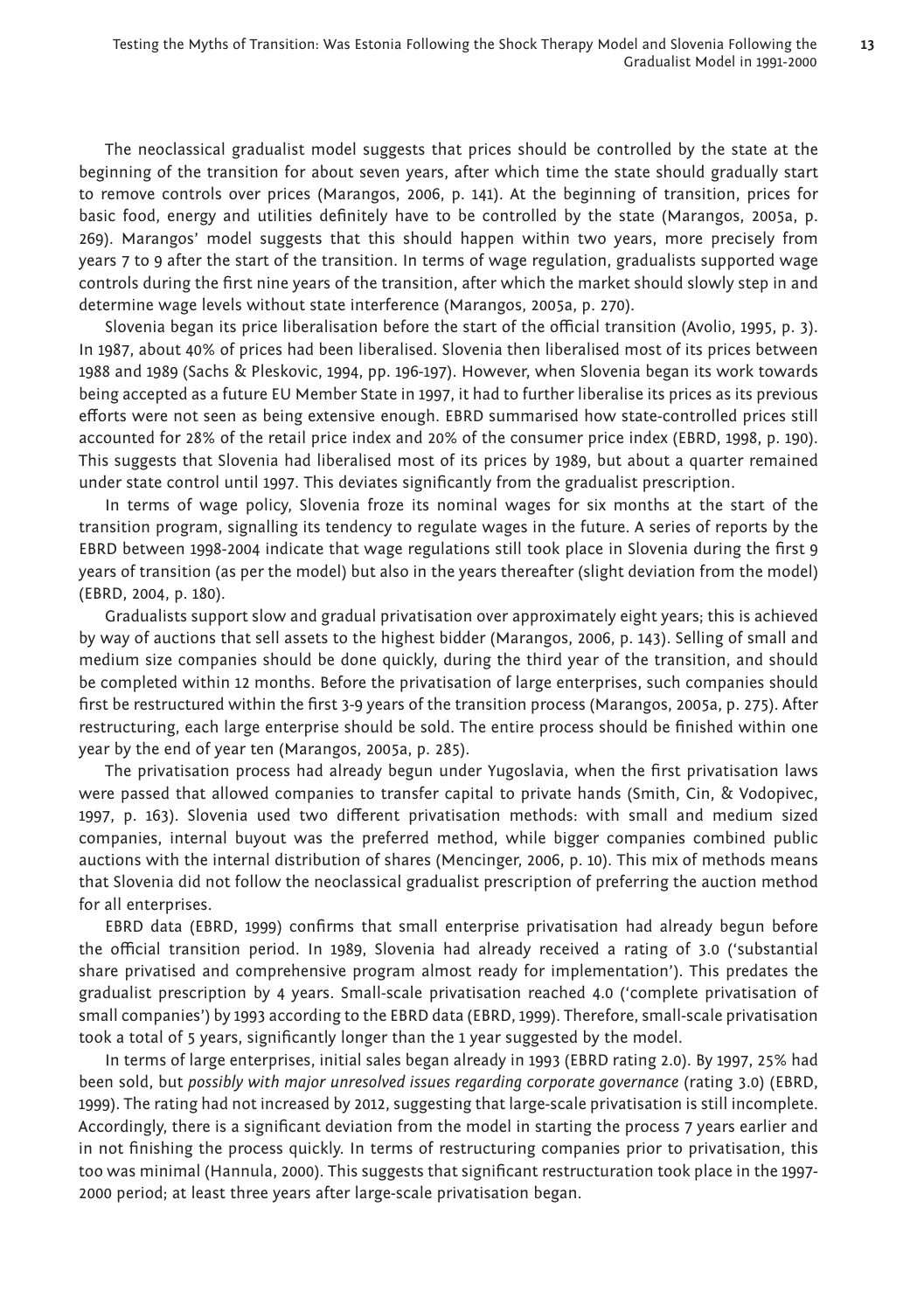When it comes to these criteria, the authors oppose Marangos' logic, which is supported by the Slovenian experience, since on the one hand it is not logical to expect privatisation of large companies during one year, and on the other hand it is also not logical to qualify privatisation that lasts 20 years as a sign of shock therapy. On the contrary, this means that Slovenia privatised even more gradually than suggested in the model.

Under the neoclassical gradualist theory, institutions should be created in a joint collaborative fashion between market and state forces. The process should be *gradual, natural, organic and voluntary* as opposed to top-down, allowing for the dissolution of ineffective institutions and the evolutionary strengthening of effective institutions (Kolodko, 2000, p. 274, Kornai, 1992, p. 160). The development of formal and informal institutions should take place throughout the whole transition period (Marangos, 2005a, pp. 276-279).

According to Sachs and Pleskovic, Slovenia had already begun to reform its institutional structure before the formal transition period started. For example, the Privatisation Agency and the Development Fund were established by the state in 1990 (Sachs & Pleskovic, 1994, p. 206). In 1991, Slovenia developed a number of new laws in order to establish economic institutions (Sachs & Pleskovic, 1994, p. 199). It appears that Slovenia did develop its formal institutions throughout the transition period and began development before the official transition beginning. However, near the end of the transition, institutional reform was slowing down, and this can be seen by the negative assessment of its institutions at the beginning of the EU accession. This suggests a slight deviation from the gradualist model.

The neoclassical gradualist model states that companies should face hard budget constraints from year three. An independent central bank should also be established during the third year of the transition (Marangos, 2005a, p. 286) mainly to control inflation. The Bank of Slovenia, the state's central bank, was established during the first year of transition. This is much earlier than the suggestion of the gradualist model and is actually identical to the shock therapy model. In terms of budget constraints, there is general agreement that soft budget constraints did exist, particularly at the beginning of transition.

Slovenia appeared to allow soft budget constraints for most companies, therefore, deviating significantly from the gradualist model. Towards the later phase of transition (nearing year 6), farmers faced increasingly harder budget constraints, but these too were compensated by comparatively large operational faming subsidies (slight deviation from the model).

The neoclassical gradualists believe, similarly to the shock therapy model, that the tax structure should be neutral (i.e. regressive, not progressive) and the government budgets should be balanced (Marangos, 2006, p. 145). According to Marangos, a tax system should be put into place within the first two years of transition (as opposed to the shock therapy prescription of 1 year), and budgets should be balanced during the whole transition period (Marangos, 2005a, p. 286).

According to the World Bank indicator 'Central government deficit and financing (% of GDP) cash surplus/deficit', Slovenia's budget deficit rarely dropped below 2% of its GDP. A large budget deficit of 8.3% was recorded in 1995, after which the budget deficit remained between 1-4%. The Slovenian tax system was formed in 1990, when personal income taxes and corporate income taxes were introduced (Majcen, Verbič, Bayar, & Čok, 2009, p. 1). The income tax was initially very progressive. This system was modified in 2004, when the number of tax brackets was reduced to a total of 5, and the lowest *marginal tax rate was reduced from 17% to 16%* (Klun, 2009, p. 223). The VAT system was adopted only in 1999. This demonstrates that changes took place in taxation throughout the whole transition period, and the tax system was not set up within 2 years as the gradualist model prescribes.

The neoclassical gradualists believe that a pegged exchange rate should be used initially, after which a flexible floating exchange rate should be established in the 9th or 10th year (Marangos, 2006, p. 145). They also supported the idea of conditional foreign aid during the whole transition process. Tariffs are allowed and supported during the first 8 years of transition, after which these should be gradually removed (Marangos, 2006; Stiglitz, 2002; Dewatripont & Roland, 1992).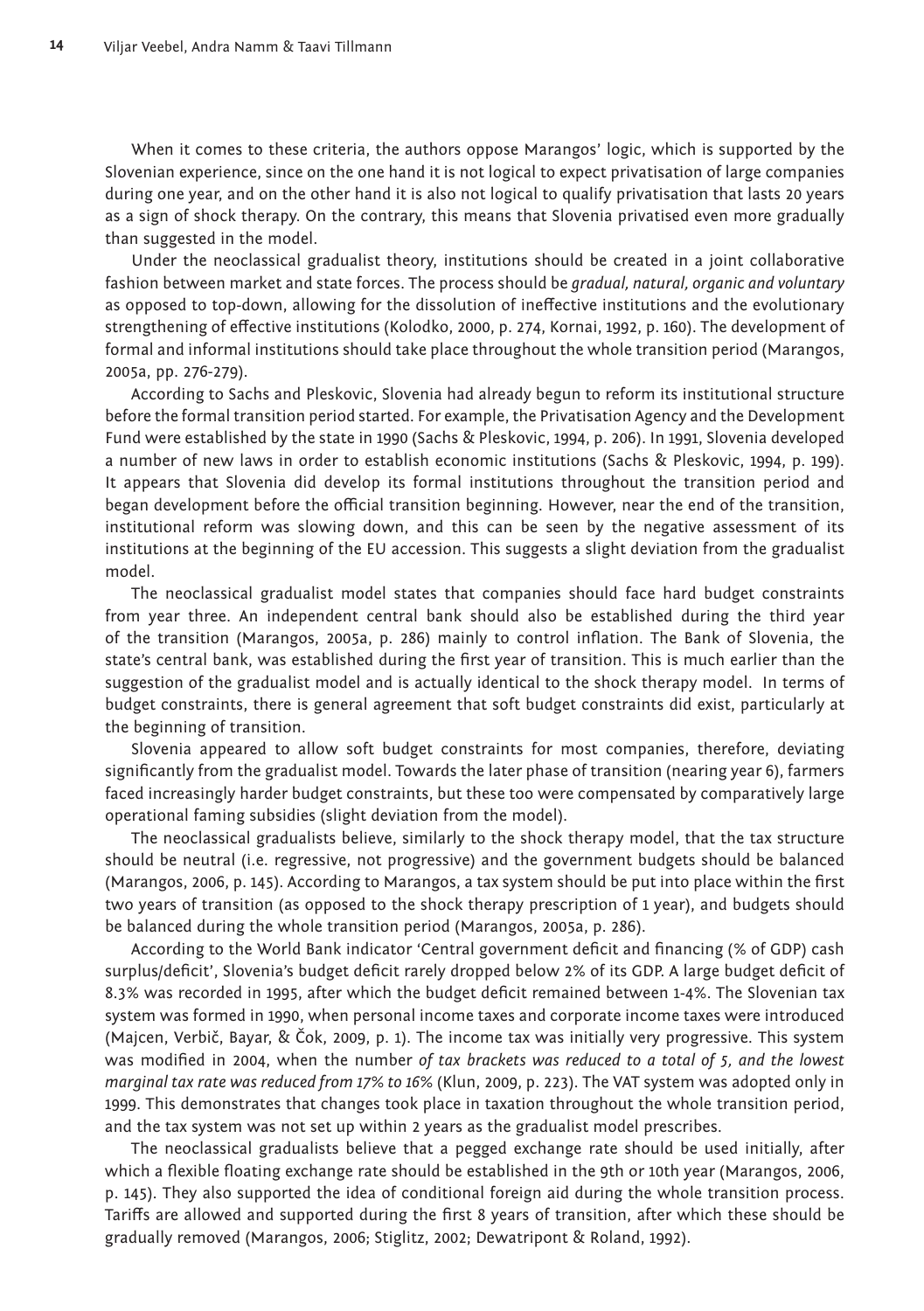Slovenia established its own currency the tolar in 1991, similarly to Estonia, and it bypassed the pegged exchange rate step and started using the floating exchange rate mechanism from the beginning (Feldmann, 2006, p. 846). Similarly to Estonia, Slovenia acted against the advice of the IMF in setting up its own currency so quickly. Accordingly, Slovenia deviated clearly from the gradualist model, in skipping the 9-10 years of advised pegged exchange rate. In this respect, Slovenia was even more rapid in its reforms than even what the shock therapy model would expect.

To summarise, although Slovenia followed the gradualist model in maintaining some tariffs during the first 8 years of transition, it dropped more than 50% of its tariffs within the first 6 years. This suggests a significant deviation from the gradualist model's advice of holding tariffs high for 9-10 years.

In terms of foreign borrowing, Slovenia took loans from the IMF and WB, beginning only in 1993. This marks a slight deviation from the gradualist model.

The neoclassical gradualist model expects a wider safety net to be available for all residents than it is expected in the shock therapy model, but one that would be available for a limited amount of time to prevent dependence (Marangos, 2006, p. 146). Compared to the shock therapy model, private providers should be allowed on the market after year 3 of transition.

Slovenia was noted to have maintained a comparatively large social safety net in place after transition. For example, its unemployment and poverty rates were both below the EU average, which is unusual for a transitioning country. Similarly, its expenditure as a percentage of GDP was comparable to the EU average, again unusual for a transitioning country (Šušteršič, 2009, p. 270). Feldmann has also indicated on the overall *generous redistribution, public works, and retraining and welfare programs* (Feldmann, 2006, p. 846).

In terms of using private providers of welfare, Slovenia has made significant progress in the privatisation of social welfare, especially in health care. According to Istenic (1998), *before 1992, there*  were no private funds for financing health care services at all. The health care reform in 1992 introduced an additional, voluntary private health insurance pillar, *which almost became quasi-mandatory as its coverage became nearly universal* (Mrak, Rojec, & Silva-Jauregui, 2004). Therefore, Slovenia deviated slightly in allowing its private providers to enter the market a little earlier (year 2 as opposed to 3) of the transition process.

To conclude: out of a total of 16 reform items in Slovenia, eleven deviated significantly from the shock therapy model, five deviated slightly and no reform items matched the gradualist model. A corresponding comparison of 15 Estonian reforms to the gradualist model showed that ten reform items deviated significantly, four deviated slightly and one matched the model. This suggests that the Slovenian example did not reflect the gradualist model particularly well, however, it did not reflect the shock therapy model particularly well either.

### **Are Estonia and Slovenia matching the theoretical models?**

According to the research results, on the first level of analysis both test cases yielded similar results, as 53% and 69% of the analysed reforms deviated significantly from the models they were supposed to symbolise; in addition, 25-31% of the reform items deviated slightly from their ideal models, and only 0-20% of reform items did not deviate from their ideal models. The summarised results indicated that the reforms undertaken in Estonia and Slovenia bear low resemblance to the theoretical models they are supposed to support (33% and 16% respectively).

The similarity with which the reforms in Estonia and Slovenia correspond to their opposing models (31% and 20% respectively) is even more striking. This makes Estonia look almost as good of an example of gradualism as it is an example of shock therapy, and Slovenia appears almost as good of an example of shock therapy as it is an example of gradualism.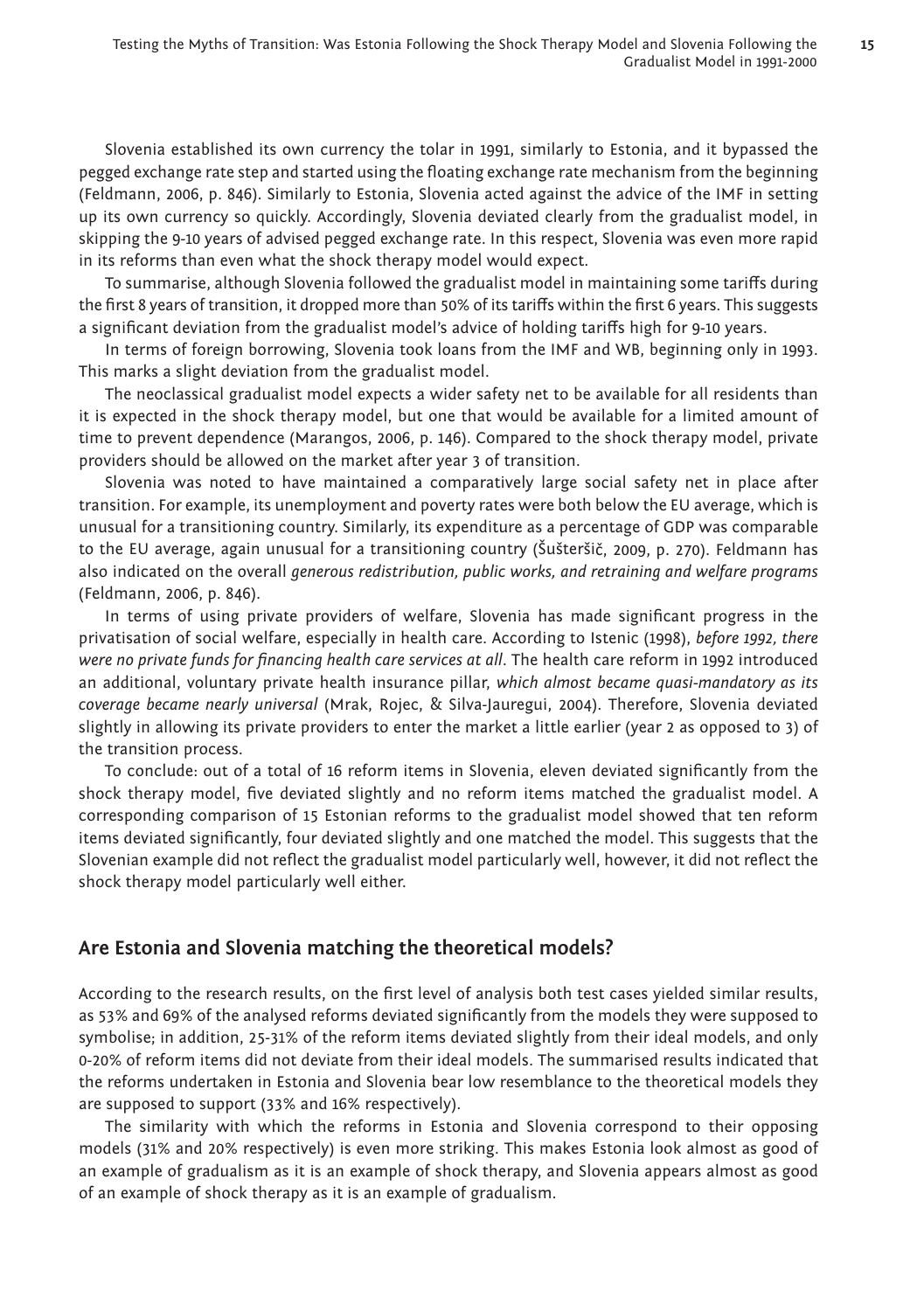On the second level of analysis (percentage match to the model), the score was calculated on the basis of alternative weights for each of the three categories, where significant deviations were given a small weight of 25% (as an inverse of *75% deviated*, which is the median of *50-100% deviated*). According to the research, overall results and conclusions remained similar: reforms in Estonia and Slovenia had low resemblance to the theoretical models they were supposed to illustrate (48% and 37% respectively). Estonia and Slovenia once again showed high similarities to their so-called counterpart models (46% and 39% respectively). This suggests that regardless of which scoring system is used, Marangos' models are not able to accurately separate Estonia as shock therapy and Slovenia as gradualism. The alternative possibility is that Marango's model is generally accurate, but CEE reforms in 1991-2000 were exceptionally similar when evaluated on a broader scale.

On the third level of analysis, which targeted 14 reform elements, each rated independently by asking, *Does this reform element correctly identify that Estonia looks more like shock therapy, and Slovenia more like gradualism? (scored +1) or, Does this reform element make Estonia look more like gradualism and Slovenia more like shock therapy?* (scored -1). The total aggregate score for the 14 reform elements was -1.5. This suggests that the reform elements are slightly more likely to classify the country cases into the 'wrong' model, but overall they have very little power to differentiate the Estonian and Slovenian cases into any model.

As the comparison shows, there were only seven instances (out of 62) when the actual practice matched the model within a 25% error margin. Most of these describe Estonia, where three items were well matched with shock therapy (income policy, tariffs, foreign aid) and three to gradualism (independent central bank, foreign borrowing, and foreign aid).

Five out of 16 reform items proved to be explanatory in deciding whether a country's case is more similar to the shock therapy or gradualist model. The remaining ten items provided no additional discriminatory power. The five most explanatory variables were: price deregulation (the analysis of which portrayed Estonia as slightly more inclined towards shock therapy), income policy (portrayed Estonia as slightly more shock therapy biased and Slovenia as slightly more gradualist), independent central bank (portrayed Estonia as significantly more gradualist and Slovenia as significantly more inclined towards shock therapy), tariffs (portrayed Estonia as significantly more shock therapy centred), and exchange rate (portrayed Slovenia as slightly more shock therapy biased).

Only one item out of 16 provided discriminant validity (income policy), in that it 'correctly' allocated Slovenia to the gradualist model and Estonia to the shock therapy model, despite slight deviations in both cases. The apparent failure of the other 15 items to provide any discriminate validity supports the general conclusions above and suggests that Marangos' models have low potential for correctly allocating the CEE country examples in 1991-2000 to the shock therapy and gradualist models.

It is not surprising that there are visible differences between theory and practice, particularly as theoretical assumptions are quite narrowly defined. Furthermore, the starting positions of the transition countries differed; what could be considered shock therapy (price liberalisation, for example) in some countries was part of initial conditions in another. In reality, the changes were a rather inconsistent combination of shock therapy and gradualism, both in the changes of economic systems or in economic policies, which depended very much on current political elites and randomly chosen foreign advisers.

Marangos' model seems methodologically too general to diversify different cases of the CEE transition process, where most of the countries found themselves in a similar transition paradigm, based on values of 'Reagonomics' and 'Thatcherism'. In this transition model, the shock therapy appeared to be a basic matrix for values, and gradualism was forced by the practical circumstances, where despite political rhetoric countries needed similar reforms, which were in most cases possible within a similar timeframe.

Accordingly, the conceptual model and operationalisation used by Marangos provides more theoretical clarity than practical ability to explain the transition process logic in practical testing. In the cases of Estonia and Slovenia, the weakness of Marangos' model appeared in its disability to adapt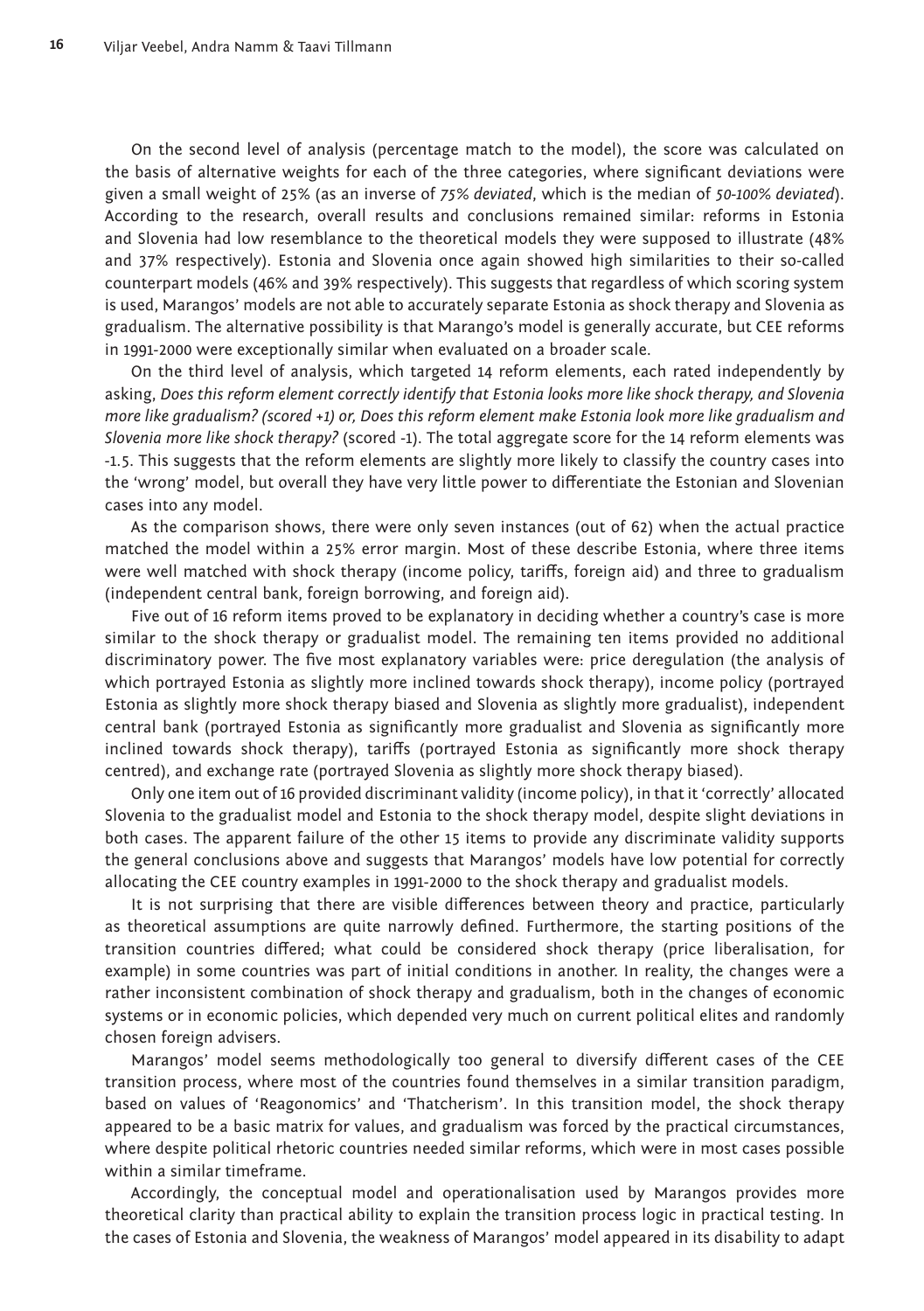**17**

| Indicator                                                                       | Estonia<br>vs. shock<br>therapy | Estonia vs     | Slovenia vs<br>gradualism gradualism | Slovenia<br>vs shock<br>therapy | Average        |
|---------------------------------------------------------------------------------|---------------------------------|----------------|--------------------------------------|---------------------------------|----------------|
| Number of reform items that deviated<br>significantly (>50%) from the model     | 8                               | 9              | 11                                   | 10                              | 10             |
| Number of reform items that deviated<br>slightly (25-50%) from the model        | 4                               | 4              | 5                                    | 4                               | 5              |
| Number of reform items that matched<br>the model (<25% deviation)               | 3                               | 3              | 0                                    | $\mathbf{1}$                    | $\overline{2}$ |
| Percentage of reform items that deviated<br>significantly (>50%) from the model | 53%                             | 56%            | 69%                                  | 67%                             | 61%            |
| Percentage of reform items that deviated<br>slightly (25-50%) from the model    | 27%                             | 25%            | 31%                                  | 27%                             | 29%            |
| Percentage of reform items that matched<br>the model (<25% deviation)           | 20%                             | 19%            | 0%                                   | 7%                              | 10%            |
| Weighted matching score (=significant<br>deviations* 0)                         | $\Omega$                        | $\mathbf 0$    | $\mathbf 0$                          | $\Omega$                        |                |
| Weighted matching score (=significant<br>deviations* 0.5)                       | $\overline{2}$                  | $\overline{2}$ | 2,5                                  | $\overline{2}$                  |                |
| Weighted matching score (=significant<br>deviations* 1)                         | 3                               | 3              | $\mathbf 0$                          | 1                               |                |
| Total weighted<br>score                                                         | 5                               | 5              | 2.5                                  | 3                               |                |
| Number of reform items (maximum<br>weighted score)                              | 15                              | 16             | 16                                   | 15                              |                |
| Percentage match to model<br>(Total score/maximum weighted score                | 33%                             | 31%            | 16%                                  | 20%                             | 24%            |

**Table 1**: Estonian and Slovenian reform items compared to the shock therapy model and gradualist model

Source: author's compilation

to a starting situation, where the first reforms were conducted inside the federal union but continued later independently. This additional variable caused a situation, where both states were restricted by the central authorities to conduct key reforms in the first years of transition (currency reform, privatisation, etc.). As a result, test states received numerous minus points in terms of Marangos' checklist, since they were unable to conduct the necessary reforms according to their ideal model. Accordingly, in this aspect both concepts and their criteria need further development to be useful in practical testing, as also upcoming transition processes may occur in former federal unions.

# **Conclusions**

This article has had two main goals, closely interlinked with each other. The first task was to analyse whether the reform paths undertaken by Estonia and Slovenia followed the theoretical concepts of 'shock therapy' and 'gradualism', the models the states are often symbolising in theoretical debates. The second task was to evaluate the ability of the theoretical models to correctly allocate the classical country examples to the shock therapy and gradualist models.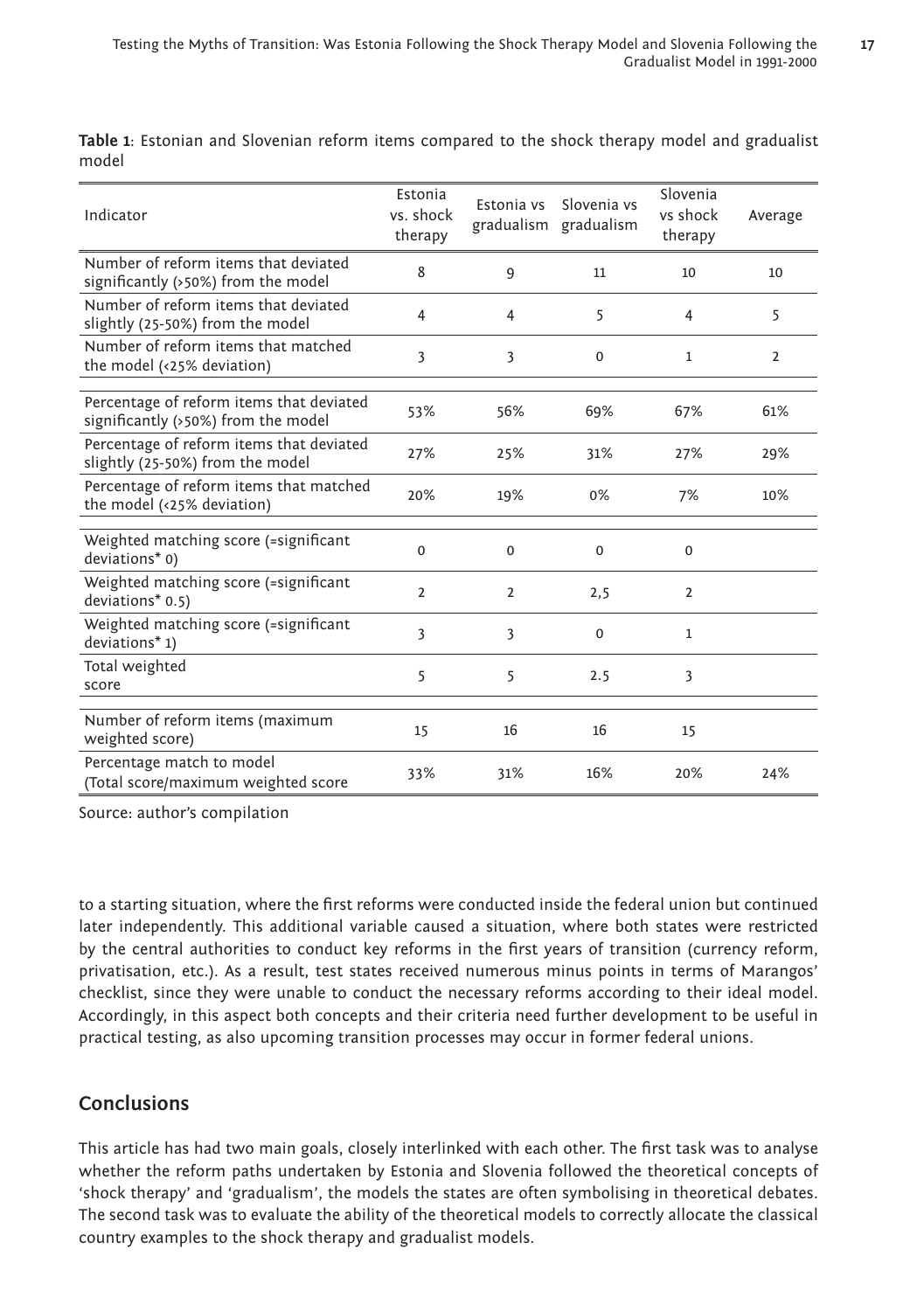The study results related to the first question indicated that most of the reforms (50-70%) in Estonia and Slovenia deviated significantly from the ideals set by the theoretical models. A more complex analysis showed that Estonia corresponded to the shock therapy model by 33% and the gradualist model by 31%. Slovenia corresponded to the gradualist model by 16% and the shock therapy model by 20%. Only one reform out of sixteen correctly identified Estonia as representative of the shock therapy model and Slovenia as gradualist. This suggests that according to the theoretical model, Estonia appeared to be just as gradualist as it is a follower of shock therapy, and Slovenia is just as shock therapy inclined as it is gradualist. This conclusion brings into question the utility of the current 'models of transition' framework and calls for a substantially more nuanced one to replace it.

Of course, it is quite risky to argue that Estonian and Slovenian transition models are similar. There are many gradualist elements in the Estonian transition and other authors may have supporting arguments for opposite conclusions. The key question is the measurement methodology and validity that produced these unexpected results. Accordingly, either the measurement tools offered by Marangos were not sufficient for clear differentiation or the cases actually were similar. Marangos' model tends to sacrifice its explanatory ability to its simplicity and, in some aspects, mechanical logic.

This leads the authors to the conclusion that Marangos' models of shock therapy and gradualism have poor potential for correctly allocating the CEE country examples to the shock therapy and gradualist models. These transition models, which might be accurate to evaluate and explain a wider selection of transition cases, seem methodologically too general to diversify different cases of the CEE transition process, where most of the countries found themselves in a similar transition paradigm. In the Slovenian case, the criteria for Marangos' gradualist model were not fulfilled, while compared with the rest of the CEE countries during the period of 1991-2000, Slovenia was in many aspects one of the most careful, gradual and slowest reformers. In the case of Estonia, the criteria of Marangos' shock therapy model were also not met, and Estonia also did not follow the classical Polish shock therapy path, but at the same time, in many aspects Estonia's reforms were among the fastest and most radical in the CEE (privatisation, pension reform, currency reform, etc.)

What would be the probable solutions to overcoming the weaknesses of these theoretical models? Combining different models of transition would be one possible solution to raising the explanatory ability in practical cases. The current study additionally pointed out some critical aspects to be refined in future concepts of shock therapy and gradualism: a) a necessity to define central variables and initial conditions that influence the transition process; b) description and definitions of reforms (reform packages) that are best matched to the initial conditions and the overall logic of the model; c) mapping the specific trajectories, paths and patterns taken by countries in transition. With the next level concepts, more focus and consideration should be given to the relative importance, weighing or even omission of reform items.



.........

Avolio, C. (1995). *Policies for business in the Mediterranean Countries. Slovenia*. Arco Felice (NA): Centre for Administrative Innovation in the Euro-Mediterranean Region.

Balcerowicz, L. (1995). *Socialism, Capitalism, Transformation*. Budapest: Central European University Press. Brendow, K. (2003). Restructuring Estonia's oil shale industry: what lessons from restructuring the coal

industries in Central and Eastern Europe? *Oil Shale, 20*(3), 304-310.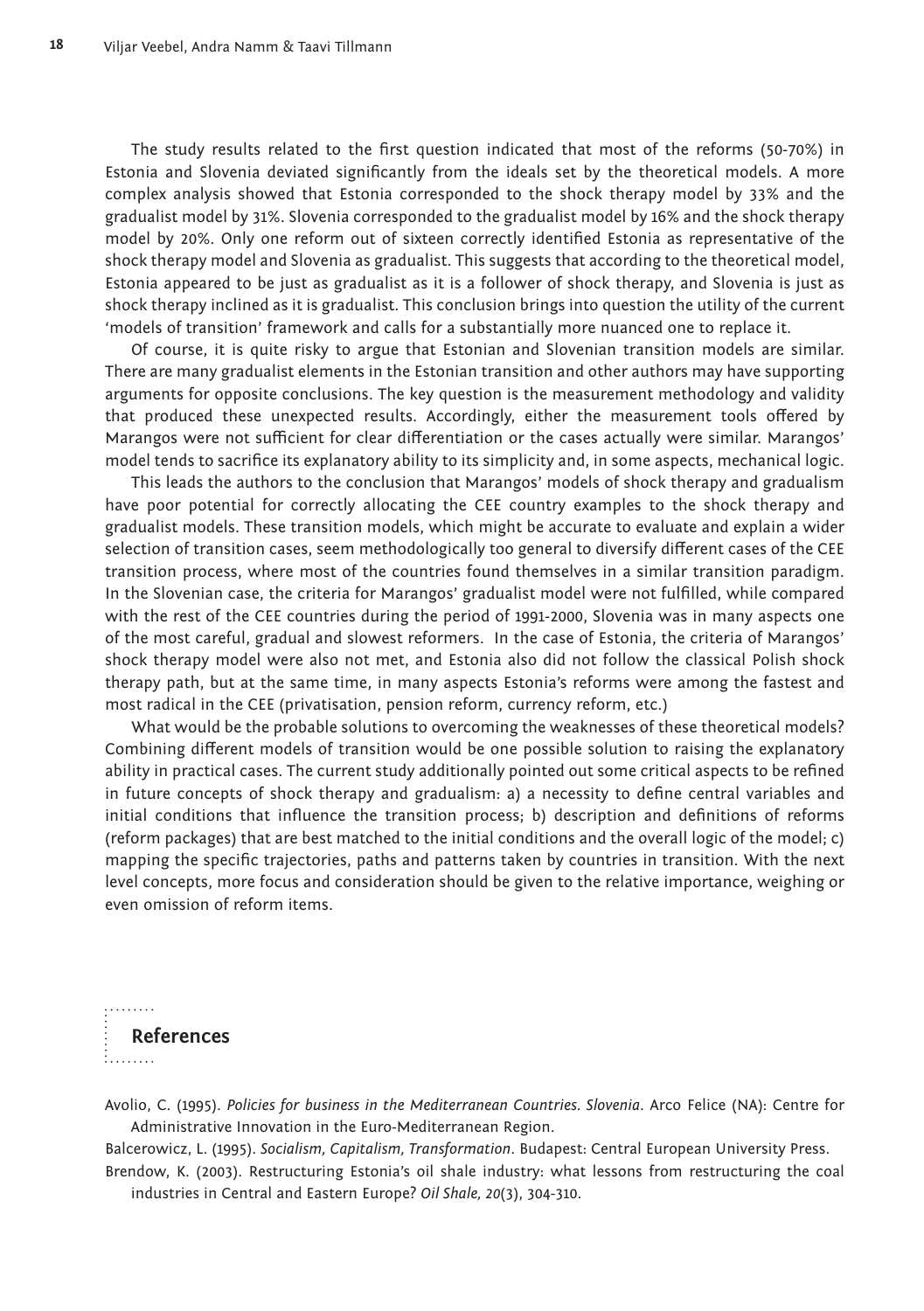Brown, W. S. (1993). Economic transition in Estonia. *Journal of Economic Issues, 27*(2), 493-503.

- De Melo, M., Denizer, C., Gelb, A., Tenev, A., & Tenev, S. (2001). Circumstance and choice: The role of initial conditions and policies in transition economies. *The World Bank Economic Review, 15*(1), 1-31.
- Dewatripont, M., & Roland, G. (1992). The virtues of gradualism and legitimacy in the transition to a market economy. *The Economic Journal, 102*, 291-300.
- EBRD. (1998). *Transition Report 1998: Financial sector in transition*. European Bank for Reconstruction and Develop ment. http://www.ebrd.com/downloads/research/transition/TR98.pdf.
- EBRD. (1999). *Transition Report 1999: Ten years of transition*. European Bank for Reconstruction and Development. http://www.ebrd.com/downloads/research/transition/TR99.pdf
- EBRD. (2003). *Transition Report 2003: Integration and regional cooperation*. European Bank for Reconstruction and Development. http://www.ebrd.com/downloads/research/transition/TR03.pdf.
- EBRD. (2004). *Transition Report 2004: Infrastructure*. European Bank for Reconstruction and Development. http://www.ebrd.com/downloads/research/transition/TR04.pdf.
- EBRD. (2005), *Transition Report 2005: Business in transition*. Available at http://www.ebrd.com/downloads/ research/transition/TR05.pdf.
- Elenurm, T. (2004). Estonian perspectives of international entrepreneurship. In L. P. Dana (Ed.), *Handbook of Research on International Entrepreneurship*, Google eBook: Edward Elgar Publishing, 370-382.
- Estonian Memorandum of Economic Policies. (1992). http://www.eestipank.ee/sites/default/files/files/EestiPank/ imf/1996-1992/1992\_6en.pdf.
- Estonian Memorandum of Economic Policies. (1995). http://www.eestipank.ee/sites/default/files/files/EestiPank/ imf/1996-1992/1995\_5en.pdf.
- Feldmann, G. (2006). Emerging Varieties of Capitalism in Transition Countries: Industrial Relations and Wage Bargaining in Estonia and Slovenia. *Comparative Political Studies, 39*(7), 829-854.
- Gillies, J., Leimann, J., & Peterson, R. (2002). Making a successful transition from a command to a market economy: The lessons from Estonia. *Corporate Governance: An International Review, 10*(3), 175-186.
- Hannula, H. (2000). Enterprise restructuring in transition economies: ownership type and manufacturing development. *In Effectiveness of the economic policy of the Republic of Estonia and the European Union*. *Proceedings of the VIII International scientific conference. (72-80). Mattimar.*
- Hansson, H. (1993). Transforming an Economy While Building a Nation: The Case of Estonia. *UNU-WIDER Working Papers*, 113.
- Hinnosaar, M. (2003). Minimum wage in Estonia when joining the European Union. *Eesti majanduspoliitika teel Euroopa Liitu [Estonian economic policy on the way to European Union]*, 329-336.
- Hobdari, B., Jones, D. C., & Mygind, N. (2009). Capital investment and determinants of financial constraints in Estonia. *Economic Systems, 33*(4), 344-359.
- Istenic, C. M. (1998). Privatization of health care in Slovenia. *Croatian Medical Journal, 39*, 288-297.
- Klun, M. (2009). Pre-filled income tax returns: Reducing compliance costs for personal income taxpayers in Slovenia. *Financial Theory and Practice, 33*(2), 219-233.
- Kolodko, G. W. (2000). Transition to a market and entrepreneurship: the systemic factors and policy options. *Communist and Post-Communist Studies, 33*(2), 271-293.
- Kornai, J. (1992). The principles of privatization in Eastern Europe. *De Economist, 140*(2), 153-176.
- Lesser, B. (2000). *BALT-ECON 2000: Economic Policy and Reform in Estonia, Latvia and Lithuania, 1992 to 2000 and Beyond*. Halifax: BEMTP.
- Lipton, D., & Sachs, J. (1990). Creating a Market Economy in Eastern Europe: the Case of Poland. *Brookings Papers on Economic Activity, 1*, 75-133.
- Majcen, B., Verbič, M., Bayar, A., & Čok, M. (2009). The Income Tax Reform in Slovenia. *Eastern European Economics, 47*(5), 5-24.
- Marangos, J. (2002). The political economy of shock therapy. *Journal of Economic Surveys, 16*(1), 41-76.
- Marangos, J. (2005a). A political economy approach to the neoclassical gradualist model of transition. *Journal of Economic Surveys, 19*(2), 263-293.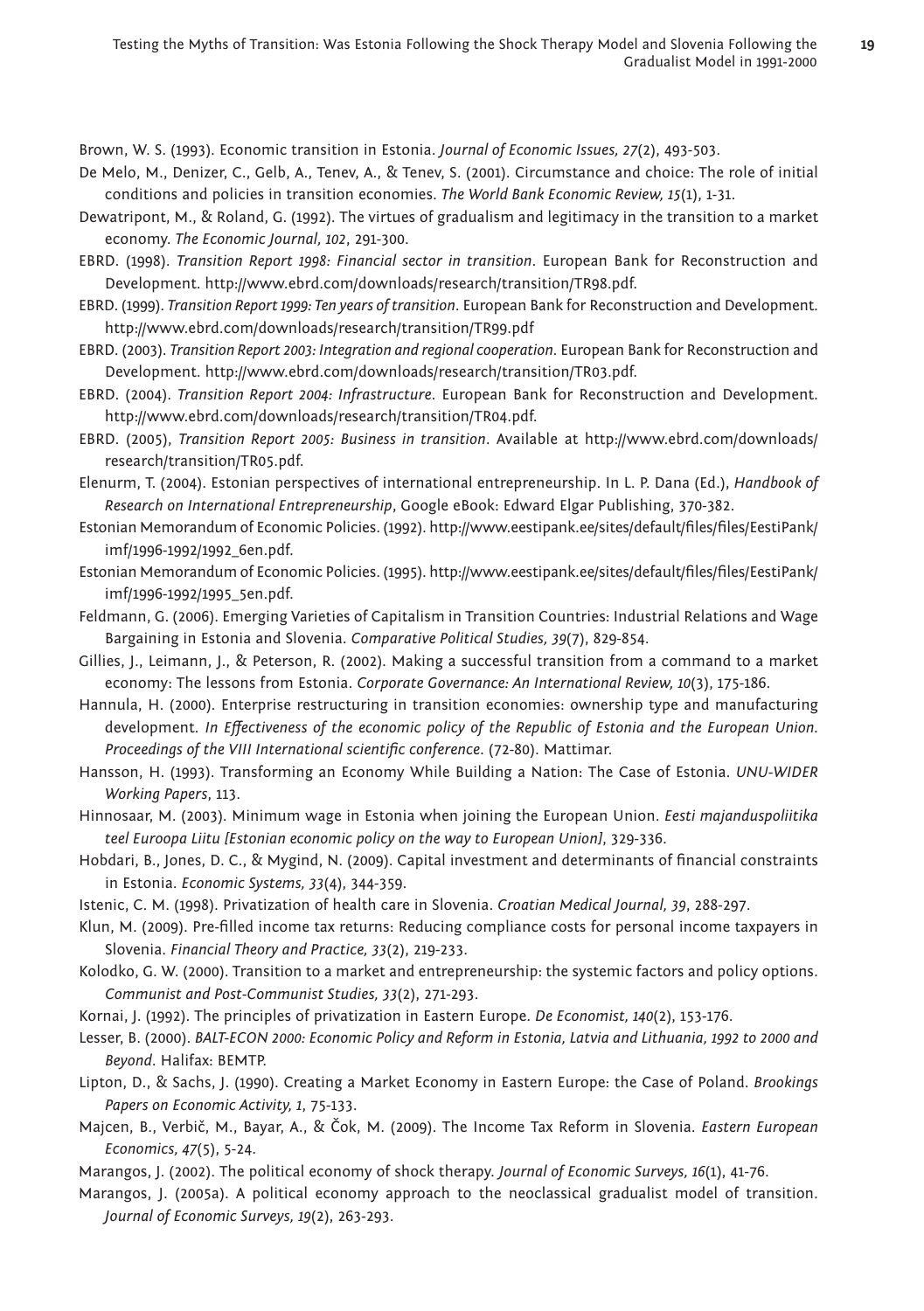- Marangos, J. (2005b). Alternative paths to the transition process. *International Journal of Social Economics, 32*(4), 307-324.
- Marangos, J. (2006). Was there an optimum model of transition? *Global Business and Economics Review, 8*(1), 133-160.
- Marangos, J. (2007). The shock therapy model of transition. *International Journal of Economic Policy in Emerging Economies, 1*(1), 88-123.
- Mencinger, J. (2004). Transition to a national and a market economy: a gradualist approach. in Mrak, M., Rojec, M., & Silva-Jauregui, C. (2004). *Slovenia: From Yugoslavia to the European Union*. Washington, DC: World Bank Publications, 67-82.
- Mencinger, J. (2006). Privatization in Slovenia. *Slovenian Law Review, 3*, 65.

Mrak, M., Rojec, M., & Silva-Jauregui, C. (2004). *Slovenia: From Yugoslavia to the European Union*. Washington, DC: World Bank Publications.

- Noorkõiv, R., Orazem, P. F., Puur, A., & Vodopivec, M. (1997). How Estonia's economic transition aff ected employment and wages (1989-95). *Policy Research Working Paper 1837*, World Bank Publications, 1-35
- Pomerants, M. (1998). Proportional versus Progressive Income Tax in Estonia. In B. Lesser (Ed.) *Baltic economic case studies, Vol. 3, Economic policy issues in Estonia, Latvia and Lithuania*. Halifax: Baltic Economic Management Training Program, 47-58.
- Rindzeviciute, E. (2004). *Contemporary Change in Estonia. Baltic and East European Studies*, vol. 4, Södertörn University: The Centre for Baltic and East European Studies (CBEES), 37-67.
- Roland, G. (2000). *Transition and Economics: Politics, Markets and Firms*. (MIT press).
- Sachs, J. (1995). Reforms in Eastern Europe and the former Soviet Union in light of the East Asian experience. *Journal of the Japanese and International Economies, 9*(4), 454-485.
- Sachs, J., & Pleskovic, B. (1992). Currency Reform in Slovenia: The Tolar Standing Tall,' *Transition 3*(8), 6-8.
- Sakkeus, J. (1998). Foreign Direct Investment in Estonia. In B. Lesser (Ed.) *Baltic economic case studies, Vol. 3, Economic policy issues in Estonia, Latvia and Lithuania*. Halifax: Baltic Economic Management Training Program, 3-22.
- Smith, S., Cin, B-C., & Vodopivec, M. (1997). Privatization incidence, ownership forms, and firm performance: evidence from Slovenia. *Journal of Comparative Economics, 25*(2), 158-179.
- Staehr, K. (2004). Economic Transition in Estonia. Background, Reforms and Results, in Rindzeviciute. E. (ed): *Contemporary Change in Estonia. Baltic and East European Studies, vol. 4*, Södertörn University: The Centre for Baltic and East European Studies (CBEES), 37-67.
- Stiglitz, J. (2002). *Globalisation and its Discontents*, London: Penguin.
- Šušteršič, J. (2009). Endogenous gradualism and the Slovenian puzzle. *China Economic Review, 20*(2), 265-274.
- Terk, E. (1999). *Erastamine Eestis: ideoloogia, läbiviimine, tulemused*. Eesti tulevikuuuringute instituut.
- Terk, E. (2000). *Privatisation in Estonia: Ideas, Processes, Results*. Estonian Institute for Future Studies.
- Veebel, V., & Loik, R. (2012). *Estonia: Life in Post-Communist Eastern Europe after EU Membership*. Routledge, Taylor and Francis Group.
- White, S., Batt, J., & Lewis, P. G. (2007). *Developments in Central and East European Politics*. United States: Duke University Press Books.

**Viljar Veebel** is a political scientist, who has been carrying out research at the University of Tartu, the Estonian School of Diplomacy and the Tallinn University of Technology. He defended his Ph.D. in 2012 at the University of Tartu, focusing on the European Union pre-accession policy and European Neighbourhood Policy. Since 2013 he has been working at the Estonian National Defence Academy as an Associate Professor of Social Sciences. Viljar Veebel is also actively participating as a consultant in European Union-related projects in Moldova, Georgia, Ukraine and Balkan area in development cooperation projects in cooperation with the Estonian Ministry of Foreign Affairs, the Estonian School